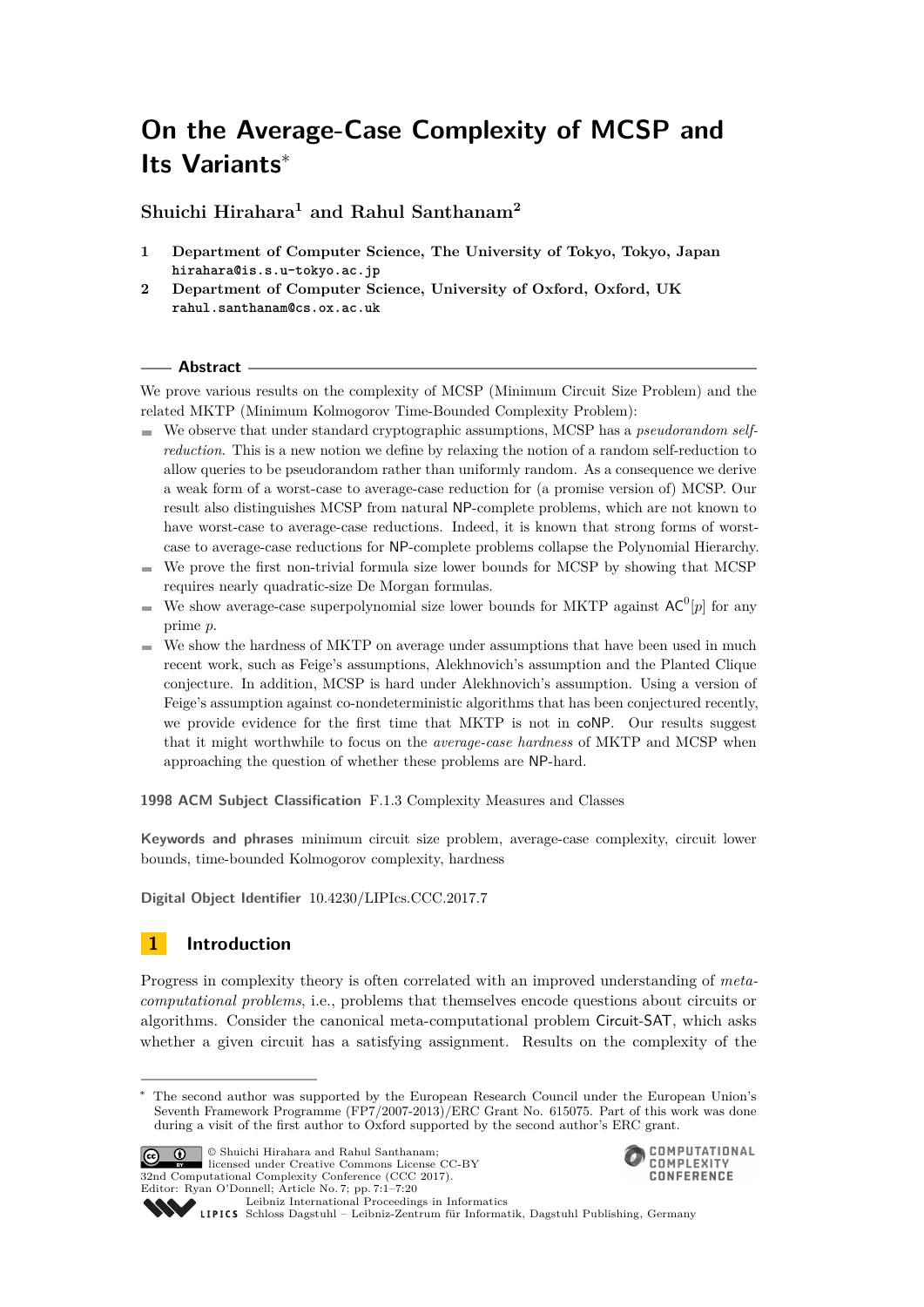#### **7:2 On the Average-Case Complexity of MCSP and Its Variants**

Circuit-SAT problem and its instantiations for restricted classes of circuits such as CNFs have had a major impact on complexity theory. These include the Cook-Levin theorem showing that CNF-SAT is NP-complete, the PCP theorem showing that CNF-SAT is hard to approximate, and more recently the connection established by Ryan Williams [\[35\]](#page-19-1) between "non-trivial" algorithms for Circuit-SAT and circuit lower bounds, which has led to a new *algorithmic paradigm* for proving new circuit lower bounds.

A meta-computational problem that is in a sense dual to Circuit-SAT is MCSP: given the truth table of a Boolean function *f* and a parameter *s*, determine if *f* has circuits of size at most *s*. While Circuit-SAT asks about a property of the Boolean function encoded by a given circuit, MCSP asks about whether an explicitly given Boolean function can be encoded by a small circuit. It is easy to see that MCSP, like Circuit-SAT, is in NP; however, its precise complexity is much less well understood. This is despite the fact that MCSP was recognized as fundamental by theoretical computer scientists in the Soviet Union as early as the 1950s, as discussed in a fascinating survey by Trakhtenbrot [\[34\]](#page-19-2). In the more recent past, interest in MCSP was reawakened by a paper of Kabanets and Cai [\[24\]](#page-18-0), building on the "Natural Proofs" work of Razborov and Rudich [\[30\]](#page-19-3), and there have been several papers [\[5,](#page-17-0) [7,](#page-17-1) [10,](#page-18-1) [6,](#page-17-2) [9,](#page-18-2) [3,](#page-17-3) [27,](#page-19-4) [19,](#page-18-3) [18,](#page-18-4) [8\]](#page-18-5) since on the complexity of the problem.

We do not have clear answers even to some basic questions about the complexity of MCSP. These questions include: Is MCSP NP-complete? Does the MCSP problem have similar structural properties to Circuit-SAT and other standard NP-complete problems, such as paddability and downward self-reducibility, or does it have properties such as random self-reducibility which are characteristic of problems such as Factoring and DiscreteLogarithm which are used in cryptography? What is the strongest evidence we can provide that MCSP is not in polynomial time? Are there formal connections between variants of MCSP which arise from using different circuit classes or fixing the parameter *s* in advance? Can we show unconditional complexity lower bounds for MCSP, for restricted classes of circuits such as sub-quadratic size formulas and sub-exponential size constant depth circuits with prime modular gates?

Our main argument in this paper is that it is valuable to look at MCSP through the lens of *average-case complexity*. By adopting this perspective, we are able to make progress on all of the questions above. We must first explain, however, what we mean by the average-case complexity of MCSP. Rather than studying MCSP itself, we study its parameterized version MCSP[*s*], where the size function *s* is given in advance. We consider the complexity of this problem under the uniform distribution on inputs to the problem. Note that an input to the problem is simply the truth table of a Boolean function, so the distribution on inputs we consider corresponds to the uniform distribution on *n*-bit Boolean functions, which is fairly natural in this context. When the size function  $s(n) = o(2<sup>n</sup>/n)$ , most Boolean functions do not have circuits of size *s*, and hence most inputs to the problem MCSP[*s*] are NO inputs. Thus the problem is highly biased, and the algorithm just outputting NO on all instances has a very high probability of success. This means that it is uninteresting to consider a version of average-case complexity where the algorithm is allowed to make errors. Instead, we consider the standard zero-error notion, where the algorithm never outputs an incorrect answer, but is allowed to output '?' when it doesn't know the answer for an input.

Why do we believe studying the average-case complexity is more fruitful than studying the worst-case complexity? For one thing, it makes the theory cleaner. Let  $\mathfrak{C}_1$  and  $\mathfrak{C}_2$  be classes of circuits such that  $\mathfrak{C}_1 \subseteq \mathfrak{C}_2$ , and for a size function  $s = o(2^n/n)$ , let MCSP- $\mathfrak{C}_1[s]$  and MCSP- $\mathfrak{C}_2[s]$  be the variants of MCSP corresponding to the classes  $\mathfrak{C}_1$  and  $\mathfrak{C}_2$  respectively. Intuitively, it seems that MCSP- $\mathfrak{C}_2[s]$  must be at least as hard a problem as MCSP- $\mathfrak{C}_1[s]$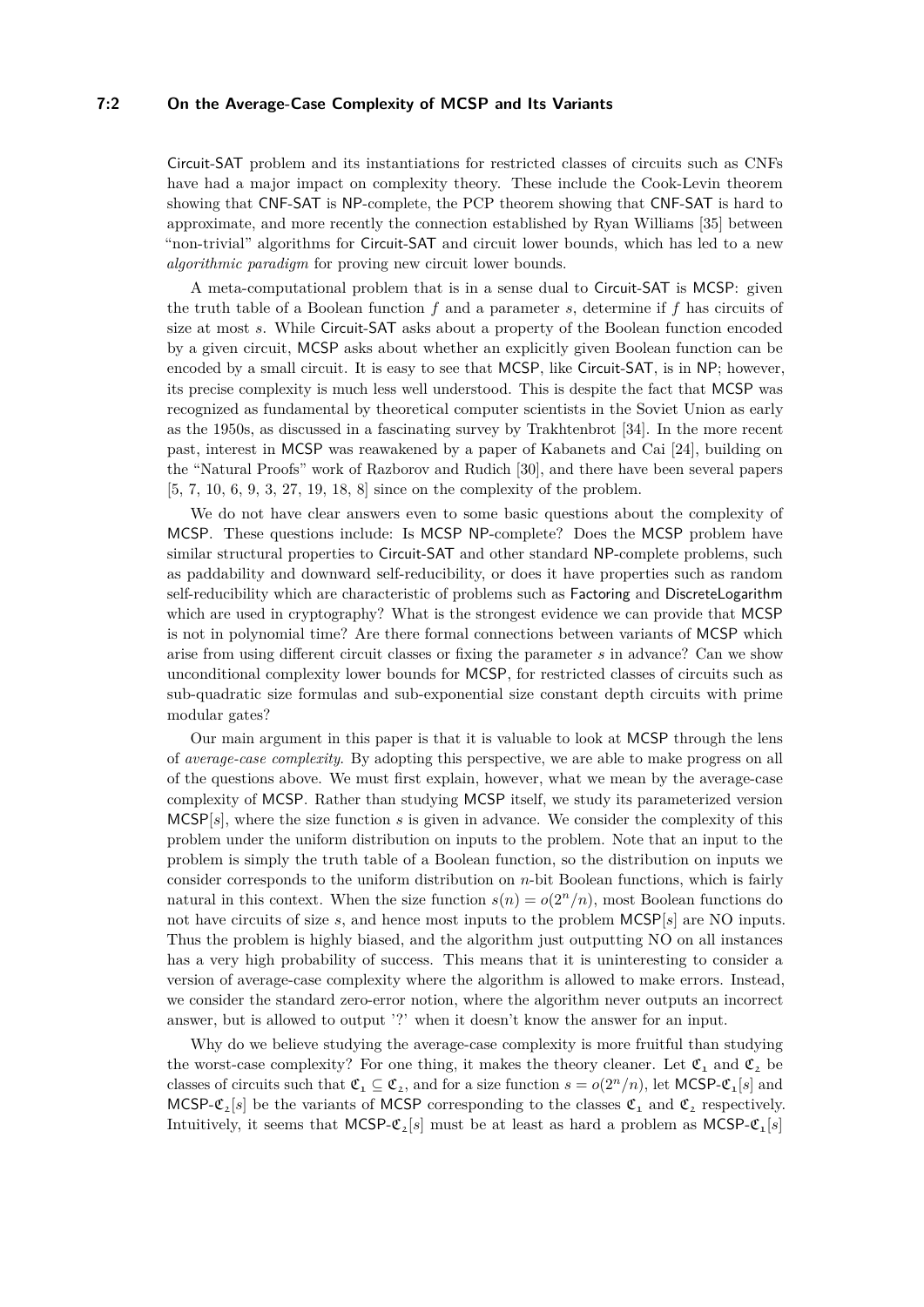given that it concerns a more general class of circuits; however, in the setting of worst-case complexity, no formal connection between the two problems is known. In the setting of average-case complexity, in contrast, it is quite easy to show that the identity function is a reduction from the latter to the former. Similarly, given size functions  $s_1$  and  $s_2$  such that  $s_1 \leq s_2$ , it seems that MCSP[ $s_2$ ] should be at least as hard as MCSP[ $s_1$ ]. Again, no formal reduction is known in the worst-case setting, but the identity function works as a reduction in the average-case setting. Thus the average-case setting seems to correspond more closely to our intuitions about the complexity of the problem.

A second point is that current techniques for proving results about the complexity of MCSP almost invariably yield results also on the average-case complexity. Most techniques we know go through some notion of pseudorandomness, and pseudorandomness is intrinsically an average-case notion. Thus, if we aim to prove results on the hardness of MCSP using current techniques, we should first aim for average-case hardness rather than worst-case hardness.

We now proceed to give a more detailed description of our results. In some cases, our results are not about MCSP but about a surrogate of it called MKTP. Rather than asking if the input has small circuits when interpreted as the truth table of a Boolean function, the MKTP problem asks if the input is compressible by a program from which individual bits of the input can be efficiently computed. Thus, while MCSP is a question about compression by circuits, MKTP is a question about compression by programs. For a formal definition, we refer to Section [2.](#page-3-0) Using known strong relationships between uniform and non-uniform complexity, MCSP and MKTP are closely related, and until recently all known results about one problem also applied to the other. A recent exception is [\[3\]](#page-17-3), and our paper is another exception - it seems that hardness results are occasionally easier to show for MKTP because it corresponds to a more fine-grained notion of compressibility than MCSP.

## **1.1 Our Results**

We first investigate the possibility of worst-case to average-case connections for MCSP. It is known that nonadaptive worst-case to average-case connections for NP-complete problems collapse the Polynomial Hierarchy [\[12\]](#page-18-6). Hence, if we could show a worst-case to average-case connection for MCSP, it would give strong evidence against the NP-hardness of MCSP. We are not able to do this; however, under standard cryptographic assumptions, we give a *pseudorandom self-reduction* for a promise version of MCSP. Recall that a random selfreduction is a reduction from a computational problem to itself where the queries are uniformly distributed and of the same length as the input. A random self-reduction gives a strong worst-case to average-case connection for a problem. Our notion of pseudorandom selfreduction relaxes the original notion by allowing the queries to be pseudorandomly distributed rather than randomly distributed. While our result does not give evidence that MCSP is not NP-complete, it does distinguish the MCSP problem from natural NP-complete problems, for which pseudorandom self-reductions are unknown even under standard cryptographic assumptions, to the best of our knowledge.

<span id="page-2-0"></span>▶ **Theorem 1** (Pseudorandom self-reductions: Informal Version). *Suppose exponentially hard one-way functions exist. Let s be a size function such that*  $s(n) = n^{\omega(1)}$  and  $s(n) = o(2^n/n)$ . *There is a constant c such that there is a pseudorandom self-reduction for the promise version of* MCSP*, where the YES instances are truth tables of Boolean functions of circuit complexity at most*  $s(n) - n^c$  *and the NO instances are truth tables of Boolean functions of circuit complexity at least*  $s(n) + n^c$ .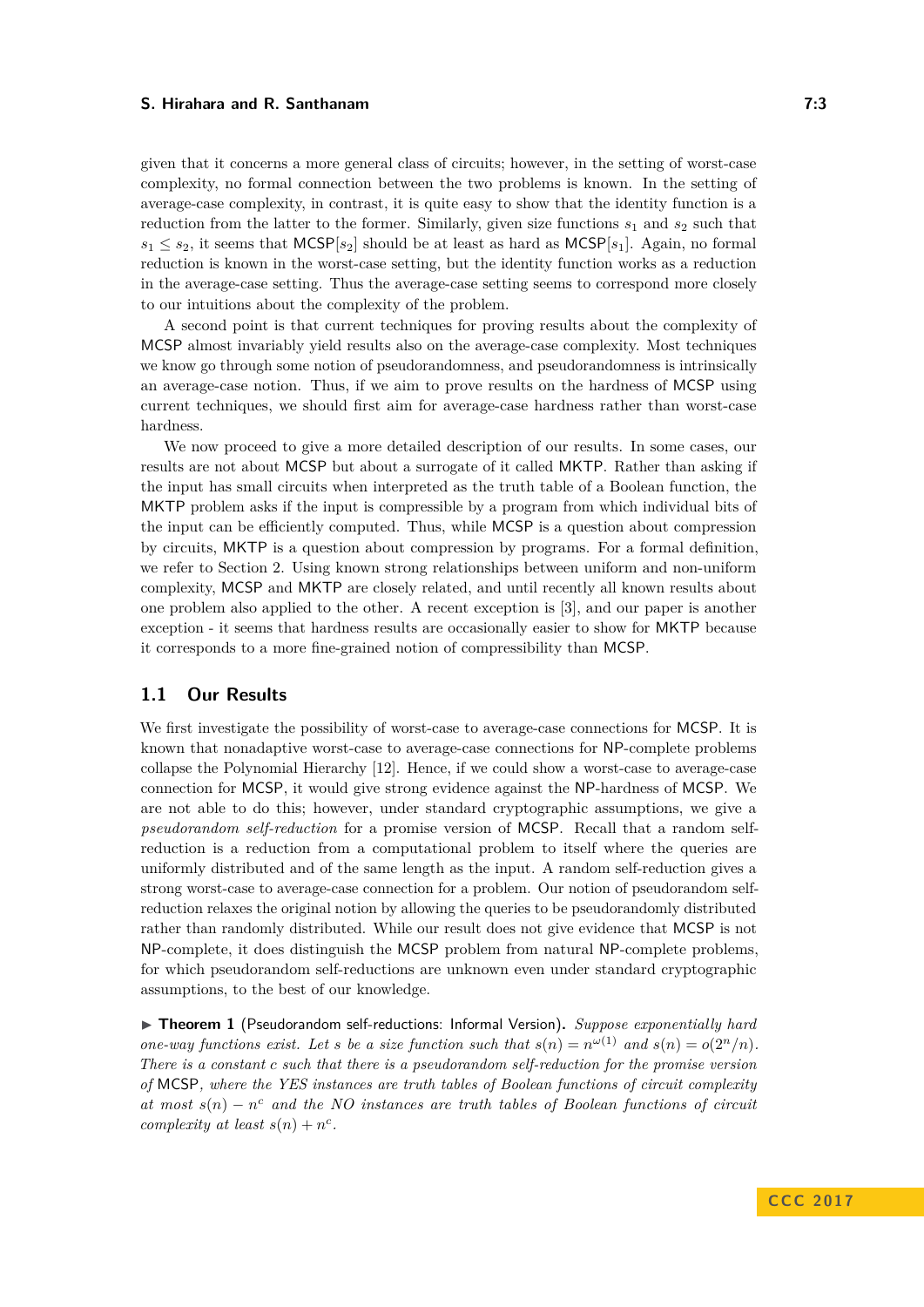#### **7:4 On the Average-Case Complexity of MCSP and Its Variants**

Though pseudorandom self-reductions do not give worst-case to average-case reductions in full generality as random self-reductions, they do give a weak version of such reductions, as described in more detail in Section [3.](#page-8-0) The proof idea we use to establish Theorem [1](#page-2-0) is a twist on the idea used by [\[30\]](#page-19-3) to rule out natural proofs under cryptographic assumptions.

Next we attempt to prove unconditional lower bounds for MCSP, and MKTP. We show such lower bounds in two settings where lower bounds were unknown. The first is a lower bound for MCSP against subquadratic De Morgan formulae, and the second is an average-case lower bound for MKTP against polynomial-size constant depth circuits with Mod *p* gates, for prime *p*. Both proofs exploit connections with pseudorandom generators, in the first case the pseudorandom generators of [\[20\]](#page-18-7) against formulas, and in the second case the pseudorandom generators of [\[14\]](#page-18-8) against  $AC^0[p]$  using resamplability. Note that in both settings traditional lower bound techniques such as the method of random restrictions, the Neciporuk technique and the polynomial method do not appear to be directly applicable.

▶ Theorem 2 (Unconditional lower bounds: Informal Version). *There are size functions s and s*' *such that*  $MCSP[s]$  *does not have De Morgan formulae of size*  $N^{2-\Omega(1)}$ *, and*  $MKTP[s']$ *cannot be decided with* Ω(1) *success on average by polynomial-size constant-depth circuits with Mod p gates, where p is any prime.*

Finally, and perhaps most strikingly, we show the hardness of MKTP on average under various assumptions that have been intensively studied recently, such as Feige's hypothesis [\[15\]](#page-18-9), Alekhnovich's hypothesis [\[2\]](#page-17-4) and the Planted Clique conjecture [\[23,](#page-18-10) [26\]](#page-19-5). These are the first hardness results for MCSP or MKTP under assumptions for problems that are not known to be in SZK. The fact that MKTP is hard on average under average-case hardness assumptions about NP-complete problems such as SAT and Clique might be taken as providing mild evidence in favour of the problem being NP-hard. Also, it has been conjectured by Ryan O'Donnell (personal communication) that Feige's hypothesis holds even with respect to co-nondeterministic polynomial time algorithms, and under this conjecture MKTP is not in coNP. We note that [\[5\]](#page-17-0) observe that MKTP is not in coNP under a conjecture of Rudich [\[31\]](#page-19-6), but the conjecture of O'Donnell is in our opinion more natural and plausible, relating as it does to Random Satisfiability, which is a problem that has been well studied algorithmically.

▶ Theorem 3 (Hardness on Average under Popular Conjectures, Informal Version). MKTP *is hard on average assuming Feige's hypothesis, Alekhnovich's hypothesis or the Planted Clique conjecture.* MCSP *is hard on average assuming Alekhnovich's hypothesis.*

## <span id="page-3-0"></span>**2 Preliminaries and Notation**

## **2.1 Boolean Function Complexity**

We use  $\mathcal{F}_m$  to denote the set of all Boolean functions  $f: \{0,1\}^m \to \{0,1\}$ . If W is a probability distribution, we use  $w \sim W$  to denote an element sampled according to *W*. Similarly, for a finite set A, we use  $a \sim A$  to denote that a is selected uniformly at random from *A*. Under this notation,  $f \in \mathcal{F}_m$  represents a fixed function, while  $f \sim \mathcal{F}_m$  is a uniformly random function. For convenience, we let  $\mathcal{U}_n \stackrel{\text{def}}{=} \{0,1\}^n$ . Following standard notation,  $X \equiv Y$  denotes that random variables X and Y have the same distribution. We use standard asymptotic notation such as  $o(\cdot)$  and  $O(\cdot)$ , and it always refer to a parameter  $n \to \infty$ , unless stated otherwise.

We say that  $f, g \in \mathcal{F}_n$  are  $\varepsilon$ -close if  $Pr_{x \sim \mathcal{U}_n}[f(x) = g(x)] \geq 1 - \varepsilon$ . We say that  $h \in \mathcal{F}_n$ computes *f* with advantage  $\delta$  if  $Pr_{x \sim \mathcal{U}_n}[f(x) = h(x)] \geq 1/2 + \delta$ . It will sometimes be convenient to view a Boolean function  $f \in \mathcal{F}_m$  as a subset of  $\{0,1\}^m$  in the natural way.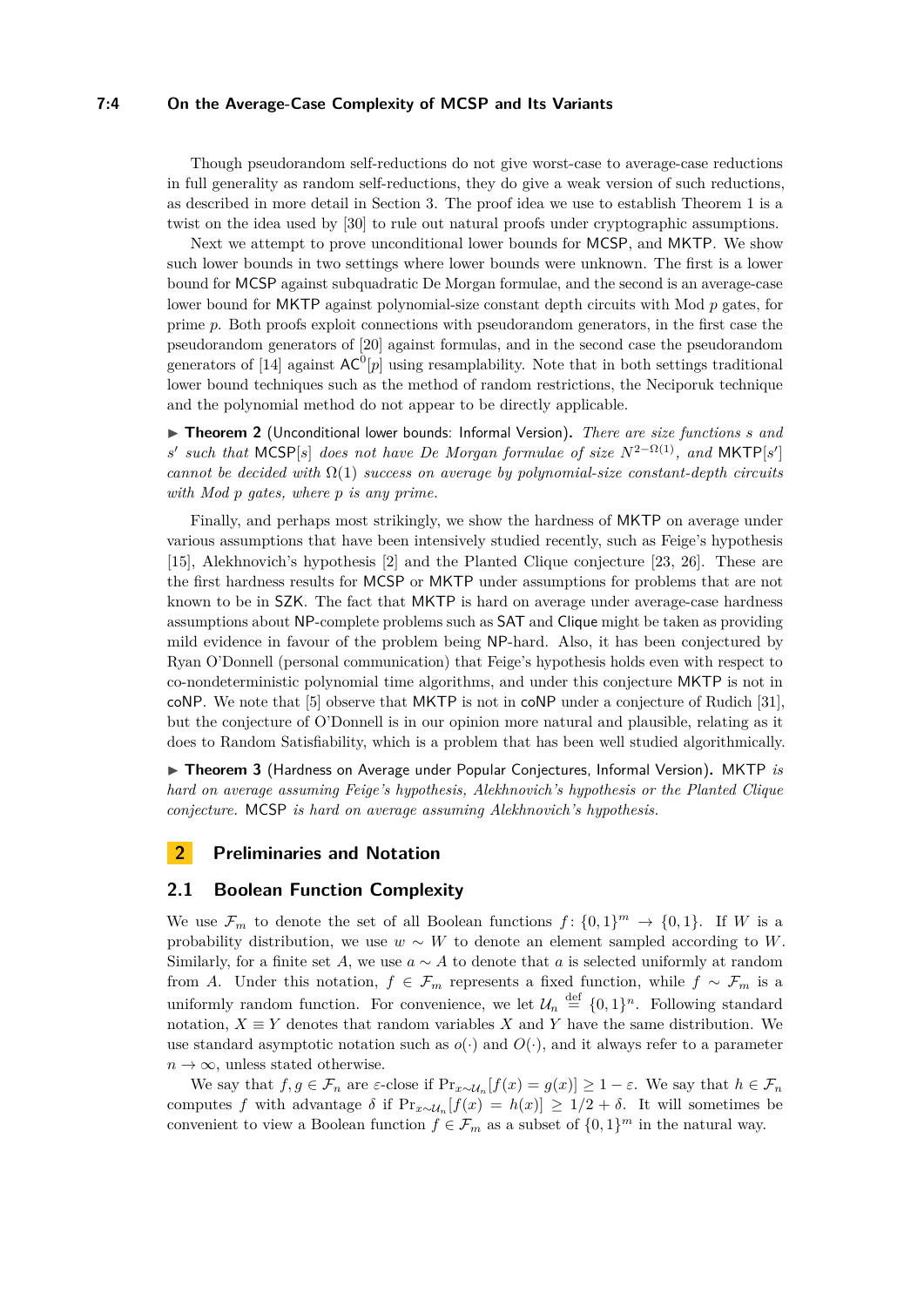We often represent Boolean functions as strings via the truth table mapping. Given a Boolean function  $f \in \mathcal{F}_n$ ,  $\text{tt}(f)$  is the 2<sup>*n*</sup>-bit string which represents the truth table of *f* in the standard way, and conversely, given a string  $y \in \{0,1\}^{2^n}$ ,  $\text{fn}(y)$  is the Boolean function in  $\mathcal{F}_n$  whose truth table is represented by *y*.

We identify each Boolean function  $f: \{0,1\}^* \to \{0,1\}$  with a language  $L \subseteq \{0,1\}^*$ , where for any  $x \in \{0,1\}^*, x \in L$  iff  $f(x) = 1$ . A promise problem is a pair  $(\Pi_{YES}, \Pi_{NO})$ of languages over  $\{0,1\}$ , such that  $\Pi_{YES} \cap \Pi_{NO} = \emptyset$ . We say a language  $L \subseteq \{0,1\}^*$  is consistent with a promise problem  $(\Pi_{YES}, \Pi_{NO})$  if  $\Pi_{YES} \subseteq L$  and  $\Pi_{NO} \subseteq \overline{L}$ .

Let  $\mathfrak{C} = {\mathcal{C}_n}_{n \in \mathbb{N}}$  be a class of Boolean functions, where each  $\mathcal{C}_n \subseteq \mathcal{F}_n$ . Given a language  $L \subseteq \{0,1\}^*$ , we write  $L \in \mathfrak{C}$  if for every large enough *n* we have that  $L_n \stackrel{\text{def}}{=} \{0,1\}^n \cap L$  is in  $\mathcal{C}_n$ . Often we will abuse notation and view  $\mathfrak{C}$  as a class of Boolean circuits. For convenience, we use number of wires to measure circuit size. We denote by  $\mathfrak{C}[s(n)]$  the set of *n*-variable  $\mathfrak{C}$ -circuits of size at most  $s(n)$ . As usual, we say that a uniform complexity class  $\Gamma$  is contained in  $\mathfrak{C}[\text{poly}(n)]$  if for every  $L \in \Gamma$  there exists  $k \geq 1$  such that  $L \in \mathfrak{C}[n^k]$ .

Given a sequence of Boolean functions  $\{f_n\}_{n\in\mathbb{N}}$  with  $f_n: \{0,1\}^n \to \{0,1\}$ , we let  $\mathfrak{C}^f$ denote the extension of  $\mathfrak{C}$  that allows  $\mathcal{C}_n$ -circuits to have oracle gates computing  $f_n$ .

We will use a few other standard notions, and we refer to standard textbooks in computational complexity and circuit complexity for more details.

## **2.2 Natural Proofs and the Minimum Circuit Size Problem**

We say that  $\mathfrak{R} = {\mathcal{R}_n}_{n \in \mathbb{N}}$  is a *combinatorial property* (of Boolean functions) if  $\mathcal{R}_n \subseteq \mathcal{F}_n$ for all *n*. We use  $L_{\mathfrak{R}}$  to denote the language of truth-tables of functions in  $\mathfrak{R}$ . Formally,  $L_{\mathfrak{R}} = \{y \mid y = \mathtt{tt}(f) \text{ for some } f \in \mathcal{R}_n \text{ and } n \in \mathbb{N}\}.$ 

**Definition 4** (Natural Properties [\[30\]](#page-19-3)). Let  $\mathcal{R} = {\mathcal{R}_n}$  be a combinatorial property,  $\mathfrak{C}$ a circuit class, and  $\mathfrak D$  a (uniform or non-uniform) complexity class. We say that  $\mathfrak R$  is a  $\mathfrak{D}\text{-}$ natural property useful against  $\mathfrak{C}[s(n)]$  if there is  $n_0 \in \mathbb{N}$  such that the following holds:

- (i) *Constructivity*.  $L_{\Re} \in \mathfrak{D}$ .
- (ii) *Density*. For every  $n \ge n_0$ ,  $Pr_{f \sim \mathcal{F}_n}[f \in \mathcal{R}_n] \ge 1/2^{O(n)}$ .
- (iii) *Usefulness.* For every  $n \geq n_0$ , we have  $\mathcal{R}_n \cap \mathcal{C}_n[s(n)] = \emptyset$ .

 $\triangleright$  **Definition 5** (Minimum Circuit Size Problem). Let  $\mathfrak{C}$  be a circuit class. The Minimum Circuit Size Problem for  $\mathfrak{C}$ , abbreviated as MCSP- $\mathfrak{C}$ , is defined as follows:

- *Input.* A pair  $(y, s)$ , where  $y \in \{0, 1\}^{2^n}$  for some  $n \in \mathbb{N}$ , and  $1 \le s \le 2^n$  is an integer  $\blacksquare$ (inputs not of this form are rejected).
- *Question.* Does  $\mathbf{fn}(y)$  have  $\mathfrak{C}$ -circuits of size at most *s*?  $\rightarrow$

We also define variants of this problem, where the circuit size is not part of the input.

▶ Definition 6 (Parameterized Minimum Circuit Size Problem). Let C be a circuit class, and  $s: \mathbb{N} \to \mathbb{N}$  be a function. The Minimum Circuit Size Problem for  $\mathfrak{C}$  with parameter *s*, abbreviated as MCSP- $\mathfrak{C}[s]$ , is defined as follows:

- *Input.* A string  $y \in \{0,1\}^{2^n}$ , where  $n \in \mathbb{N}$  (inputs not of this form are rejected).
- *Question.* Does  $\text{fn}(y)$  have  $\mathfrak{C}$ -circuits of size at most  $s(n)$ ?  $\overline{a}$

 $\triangleright$  **Definition 7** (Parameterized Minimum Circuit Size Gap Problem). Let  $\mathfrak{C}$  be a circuit class, and let  $c, s : \mathbb{N} \to \mathbb{N}$  be functions such that  $c(n) > s(n)$  for all  $n \in \mathbb{N}$ . The Minimum Circuit Size Gap Problem for  $\mathfrak C$  with parameters *c* and *s*, abbreviated as MCSP- $\mathfrak C[c, s]$  is a promise problem defined as follows: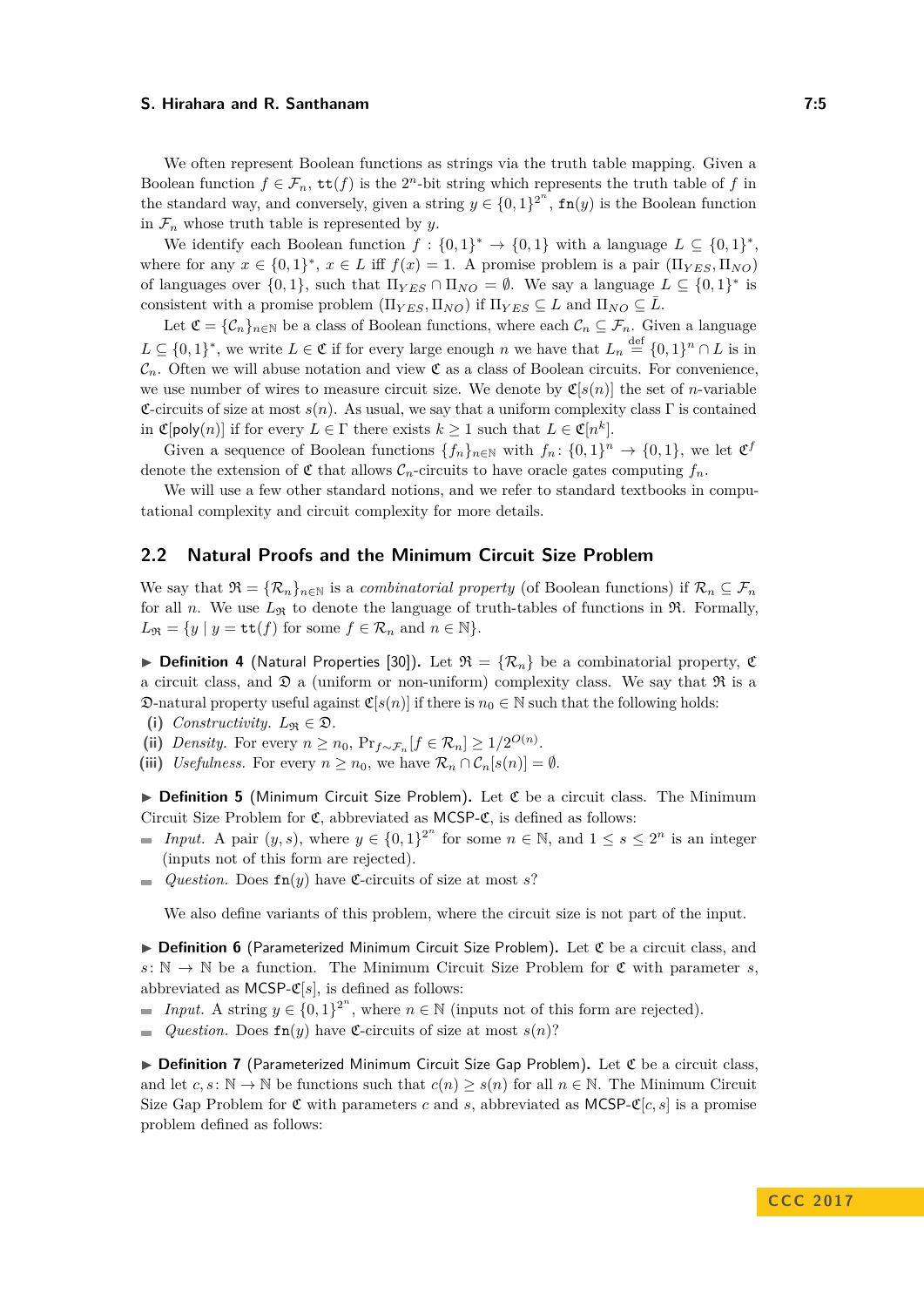#### **7:6 On the Average-Case Complexity of MCSP and Its Variants**

- *YES Instance.* Any string  $y \in \{0,1\}^{2^n}$ , where  $n \in \mathbb{N}$ , such that  $\text{fn}(y)$  has  $\mathfrak{C}$ -circuits of size at most  $s(n)$ .
- *NO Instance.* Any string  $y \in \{0,1\}^{2^n}$ , where  $n \in \mathbb{N}$ , such that  $\text{fn}(y)$  has no  $\mathfrak{C}$ -circuits of m. size at most  $c(n)$ .

When  $\mathfrak C$  is not explicitly specified, we take  $\mathfrak C$  to be the class of Boolean circuits.

Note that a dense property useful against  $\mathfrak{C}[s(n)]$  is a dense subset of the complement of  $MCSP-C[s]$ .

## **2.3 Time-Bounded Kolmogorov Complexity and MKTP**

KT-complexity was proposed in [\[5\]](#page-17-0) in order to model circuit complexity in terms of timebounded Kolmogorov complexity: it is known that  $KT(\mathbf{tt}(f))$  and the minimum circuit size of *f* are polynomially-related to each other. As usual, we fix a universal random-access Turing machine *U* that simulates all Turing machines efficiently. The KT-complexity of a string *x* is the minimum of  $|d| + t$ , where *d* is a string for describing *x* implicitly and *t* is the time it takes to output x. More formally, we have the definition below, where  $U^d$  denotes the Turing machine *U* with random access to the string *d*:

▶ **Definition 8** (KT-complexity [\[5\]](#page-17-0)). Let  $x = x_1 \cdots x_n \in \{0,1\}^n$ . The KT-complexity of *x* is defined as follows.

 $KT(x) := \min\{|d| + t \mid U^d(i) = x_i \text{ in } t \text{ steps for any } 1 \le i \le n+1 \}.$ 

Here,  $x_{n+1}$  is defined as  $\perp$  (a stop symbol).

For this complexity measure, a problem related to MCSP is defined as follows.

▶ **Definition 9** (Minimum Kolmogorov Time-bounded Complexity Problem). The Minimum Kolmogorov Time-bounded Complexity Problem, abbreviated as MKTP, is defined as follows: *Input.* A pair  $(y, s)$ , where  $y \in \{0, 1\}^*$  and  $s \in \mathbb{N}$  (inputs not of this form are rejected).

*Question.* KT $(y) \leq s$  ?  $\equiv$ 

▶ Definition 10 (Parameterized Minimum Kolmogorov Time-bounded Complexity Problem). Let  $s: \mathbb{N} \to \mathbb{N}$  be a function. The Minimum Kolmogorov Time-bounded Complexity Problem with parameter *s*, abbreviated as MKTP[*s*], is defined as follows:

- *Input.* A string  $y \in \{0, 1\}^*$ .
- *Question.* KT $(y) \leq s(|y|)$  ?  $\overline{\phantom{a}}$

## **2.4 Average-Case Complexity**

We require various notions of easiness on average. Let  $\mathcal{D} = \{D_n\}, n \in \mathbb{N}$ , be a sequence of distributions, where each  $D_n$  has support in  $\{0,1\}^n$ . A *distributional problem* is a pair  $(L, \mathcal{D})$ , where  $L \subseteq \{0,1\}^*$  and  $\mathcal{D}$  is a sequence of distributions.

<span id="page-5-0"></span>▶ **Definition 11** (Easiness on Average). Let  $\mathfrak C$  be a (uniform or non-uniform) complexity class, and let  $\varepsilon : \mathbb{N} \to [0, 1]$  be a success parameter. We say a distributional problem  $(L, \mathcal{D})$ is solvable in  $\mathfrak C$  on average with success  $\varepsilon$  if there is a  $\mathfrak C$ -algorithm A such that for each  $x \in \{0,1\}^*, A(x) = L(x)$  or  $A(x) =$ '?', and for each  $n \in \mathbb{N}$ , with probability at least  $\varepsilon(n)$ over  $x \sim D_n$ ,  $A(x) = L(x)$ . We say that a language L is in  $\mathfrak C$  on average with success  $\varepsilon$  if  $(L, U_n)$  is in  $\mathfrak C$  on average with success  $\varepsilon$ .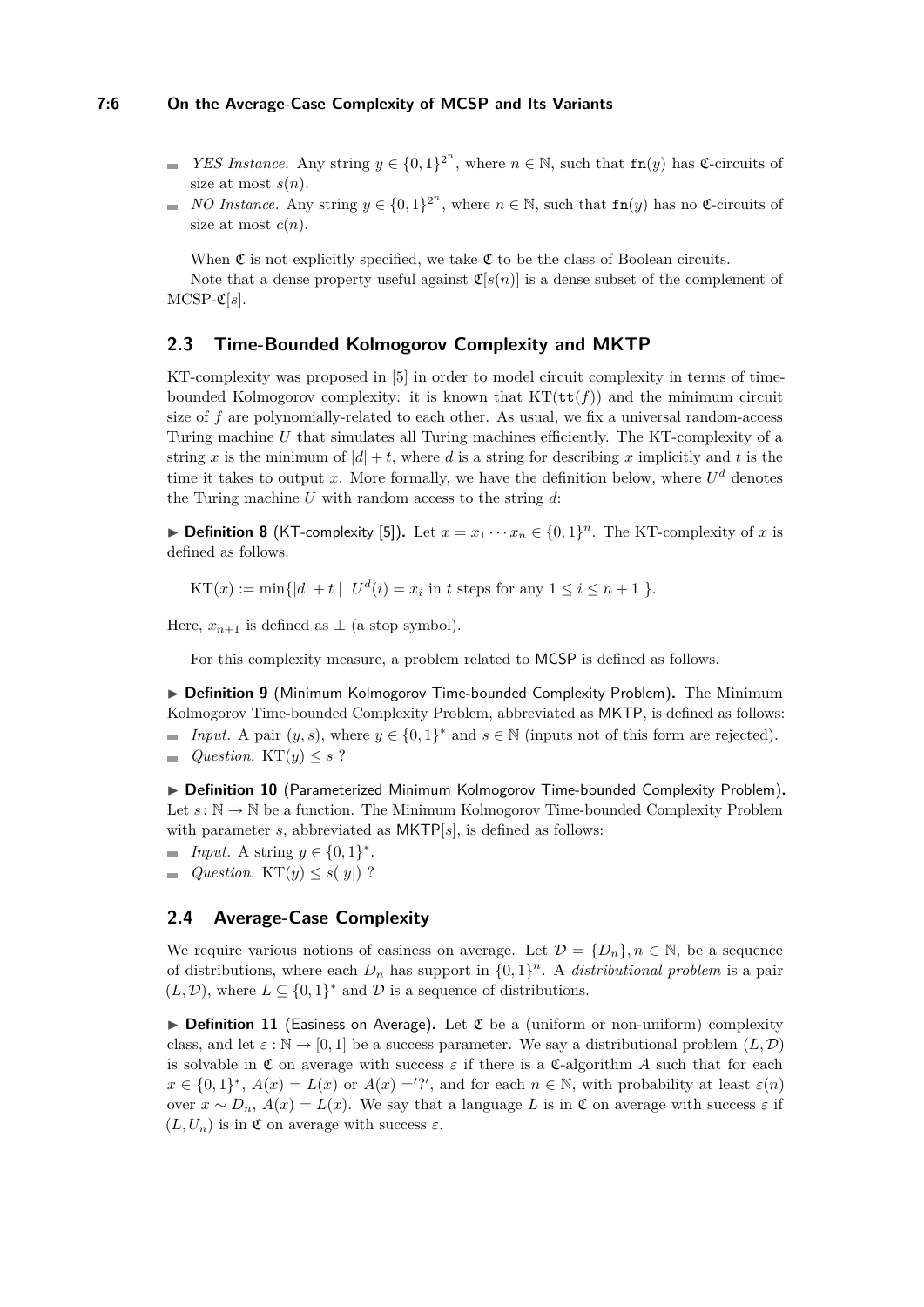We observe that the easiness on average of certain variants of MCSP is equivalent to natural proofs, and moreover that the easiness on average is robust with regard to the success parameter.

I **Proposition 12** (Natural Proofs and Easiness of MCSP on Average)**.** *Let s* : N → N *be a size function such that*  $s(n) = 2^n/n^{\omega(1)}$ . The following are equivalent:

- **1.** *For all c >* 0 *there are* P*-natural (resp.* SIZE(poly)*-natural) properties useful against* SIZE(*s*(*cn*))*.*
- **2.** *For all c >* 0 MCSP[*s*(*cn*)] *is solvable in* P *(resp.* SIZE(poly)*) on average with success*  $1/\text{poly}(N)$ , where  $N = 2^n$  is the input size for the MCSP problem.
- **3.** *For all c >* 0 MCSP[*s*(*cn*)] *is solvable in* P *(resp.* SIZE(poly)*) on average with success probability*  $1 - 1/\text{poly}(N)$ .

**Proof.** We provide just a sketch. Let  $\mathfrak{C}$  be P or SIZE(poly). The proof is based on two observations. The first is that a  $\mathfrak{C}$ -natural property of density  $\varepsilon$  useful against  $s(n)$ -size Boolean circuits immediately yields that  $MCSP[s]$  is in  $\mathfrak C$  on average with success  $\varepsilon$ , simply by using the constructivity of the property and answering '?' on any input truth table that does not satisfy the property. Conversely, if  $MCSP[s]$  is in  $\mathfrak C$  on average with success  $\varepsilon$ , this implies a C-natural property with density  $\varepsilon - 1/N^{\omega(1)}$ , where a truth table is in the property iff the average-case algorithm answers 0 on the truth table. Since  $s(n) = 2^n/n^{\omega(1)}$ , the algorithm can only answer 1 on a  $1/N^{\omega(1)}$  fraction of inputs, and hence the density of inputs on which the algorithm answers 0 is at least  $\varepsilon - 1/N^{\omega(1)}$ .

The second observation is that the density for natural properties can be amplified, with some cost to the usefulness. Given a natural property  $\mathfrak{R}$ , we define a property  $\mathfrak{R}'$  by splitting up the input truth table for  $\mathcal{R}'$  into independent blocks, and accepting iff at least one of the blocks satisfies R. A simple calculation shows that by choosing the block size appropriately, a property with density  $1/poly(N)$  can be transformed into one with density  $1-1/poly(N)$ , with the new property being useful against circuits of size  $s(cn)$  for some  $c > 0$  if the original property is useful against circuits of size  $s(n)$ .

We also introduce and use a more refined definition of easiness on average, where we separate the complexity of the algorithm solving the problem on average from the complexity of the error set (or more precisely a not too large superset of the error set).

<span id="page-6-0"></span>► Definition 13 (Easiness on Average with Bounded Complexity Error Set). Let <sup>9</sup>3 and  $\mathfrak C$  be (uniform or non-uniform) complexity classes, and let  $\varepsilon : \mathbb{N} \to [0,1]$  be a success parameter. We say a distributional problem  $(L, \mathcal{D})$  is solvable in C on average with B-bounded success  $\varepsilon$ if there is a  $\mathfrak{C}$ -algorithm *A* and a  $\mathfrak{B}$ -algorithm *A'* such that for each  $x \in \{0,1\}^*$ ,  $A(x) = L(x)$ or  $A(x) = ?'$ ,  $A(x) = ?'$  implies  $A'(x) = 1$ , and for each  $n \in \mathbb{N}$ , with probability at least  $\varepsilon(n)$  over  $x \sim D_n$ ,  $A'(x) = 0$ . We say that a language *L* is in  $\mathfrak{C}$  on average with **B**-bounded success  $\varepsilon$  if  $(L, U_n)$  is in  $\mathfrak C$  on average with B-bounded success  $\varepsilon$ . We say that a language L is feasibly in  $\mathfrak C$  on average with success  $\varepsilon$  if  $L$  is in  $\mathfrak C$  on average with SIZE(poly)-bounded success *ε*.

We observe that the above notion is equivalent to the notion in Definition [11](#page-5-0) when  $\mathfrak{B} = \mathfrak{C}$ and  $\mathfrak C$  is a standard complexity class such as P or  $SLE(\text{poly})$ .

**Proposition 14** (Specialization of the Refined Notion of Average-Case Easiness to the Standard Notion). Let  $\mathfrak{C} = \mathsf{P}$  or SIZE(poly), and  $\varepsilon : \mathbb{N} \to [0,1]$  be a success parameter. L is in  $\mathfrak{C}$  on *average with*  $\mathfrak{C}\text{-}bounded success \varepsilon$  *iff*  $L$  *is in*  $\mathfrak{C}$  *on average with success*  $\varepsilon$ *.*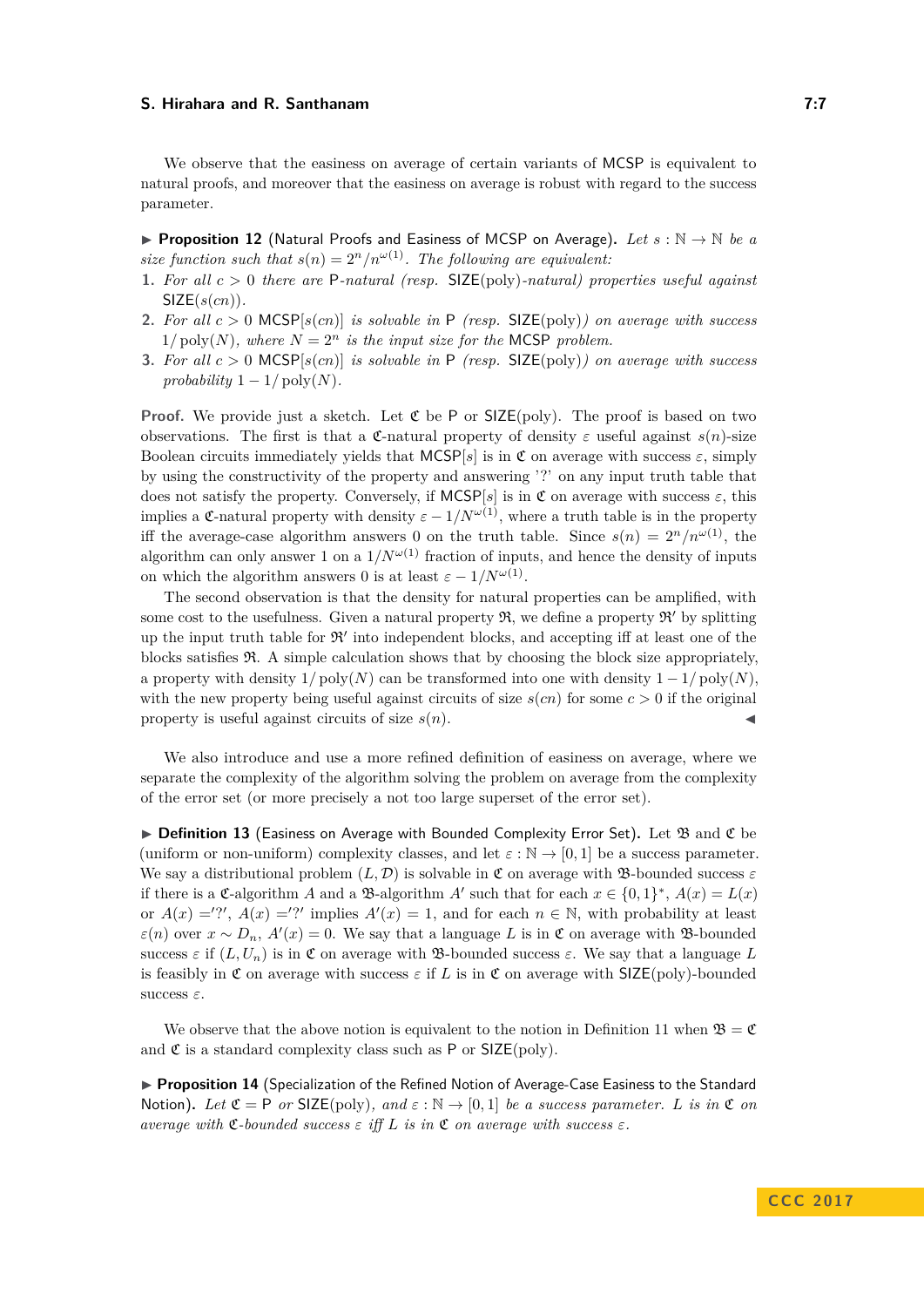#### **7:8 On the Average-Case Complexity of MCSP and Its Variants**

**Proof.** The forward direction is immediate. For the backward direction, let *A* be a Calgorithm solving L on average with success  $\varepsilon$ . We define a C-algorithm A' as follows:  $A'(x) = 1$  iff  $A(x) =$ '?'. It is easy to see that *A* and *A'* satisfy the conditions in Definition [13,](#page-6-0) showing that *L* is in  $\mathfrak C$  on average with  $\mathfrak C$ -bounded success  $\varepsilon$ .

## **2.5 Randomness and Pseudorandomness**

 $\triangleright$  **Definition 15** (Indistinguishability). Let  $\mathfrak{C}$  be a (uniform or non-uniform) complexity class, and  $\{D_n\}$ ,  $\{D'_n\}$ ,  $n \in \mathbb{N}$  be sequences of distributions such that for each *n*,  $D_n$  and  $D'_n$  are supported on  $\{0,1\}^n$ . Let  $\varepsilon : \mathbb{N} \to [0,1]$  be an error parameter. We say  $\{D_n\}$  and  $\{D'_n\}$  are *ε*-indistinguishable by  $\mathfrak C$  if for all  $L \in \mathfrak C$  and all large enough *n*,

$$
\left| \Pr_{w \sim D_n} [L(w) = 1] - \Pr_{w \sim D'_n} [L(w) = 1] \right| \le \varepsilon(n).
$$

By default, the parameter  $\varepsilon(n)$  in the above definition is taken to be  $1/n$ .

**▶ Definition 16** (Pseudorandom Generators). Let  $\ell : \mathbb{N} \to \mathbb{N}$ ,  $h : \mathbb{N} \to \mathbb{N}$  and  $\varepsilon : \mathbb{N} \to [0,1]$ be functions, and let  $\mathfrak C$  be a circuit class. A sequence  $\{G_n\}$  of functions  $G_n: \{0,1\}^{\ell(n)} \to$  $\{0,1\}^n$  is an  $(\ell, \varepsilon)$  pseudorandom generator *(PRG)* against  $\mathfrak{C}$  if  $\{G_n(U_{\ell(n)})\}$  and  $\{U_n\}$  are  $\varepsilon$ indistinguishable by  $\mathfrak{C}$ . The pseudorandom generator is called quick if its range is computable in time  $2^{O(\ell(n))}$ .

We define random reducibility between languages, and random self-reducibility.

▶ **Definition 17** (Random Self-Reducibility). Let  $L, L' \subseteq \{0, 1\}^*$  be languages. *L* is said to be randomly reducible to  $L'$  if there are constants  $k, \ell$  and polynomial-time computable functions  $g: \{0,1\}^* \to \{0,1\}^*$  and  $h: \{0,1\}^* \to \{0,1\}$  satisfying the following conditions:

- **1.** For large enough *n*, for every  $x \in \{0,1\}^n$  and for each  $i \in \mathbb{N}$  such that  $1 \leq i \leq n^k$ ,  $g(i, x, r) \sim U_n$  when  $r \sim U_{n^{\ell}}$ .
- **2.** For large enough *n* and for every  $x \in \{0, 1\}^n$ :

 $L(x) = h(x, r, L'(g(1, x, r)), L'(g(2, x, r)), \ldots, L'(g(n^k, x, r)))$ 

with probability  $\geq 1 - 2^{-n}$  when  $r \sim U_{n^{\ell}}$ .

We say *L* is randomly self-reducible if *L* is randomly reducible to *L*. Also, given a promise problem  $Q = (\Pi_{YES}, \Pi_{NO})$  and a language L, we say Q is randomly reducible to L if the first condition above holds for all large enough strings but the second condition is only required to hold for strings  $x \in \Pi_{YES} \cup \Pi_{NO}$ .

We also define a new notion of *pseudorandom reducibility* by relaxing the first condition in the above definition.

<span id="page-7-0"></span> $\triangleright$  **Definition 18** (Pseudorandom Self-Reducibility). Let  $\mathfrak{C}$  be a complexity class. Let  $Q =$  $(\Pi_{YES}, \Pi_{NO})$  be a promise problem, where  $\Pi_{YES}, \Pi_{NO} \subseteq \{0,1\}^*$ , and let  $L \subseteq \{0,1\}^*$  be a language.  $Q$  is said to be pseudorandomly reducible to  $L$  with respect to  $\mathfrak C$  if there are constants  $k, \ell$  and polynomial-time computable functions  $g: \{0,1\}^* \to \{0,1\}^*$  and  $h: \{0,1\}^* \to \{0,1\}$  satisfying the following conditions:

**1.** For every sequence  $\{(x_n, i_n)\}, n \in \mathbb{N}$  where  $x_n \in \{0, 1\}^n$  and  $1 \leq i_n \leq n^k$  for all  $n \in \mathbb{N}$ ,  ${g(i_n, x_n, U_{n^{\ell}})}$  and  ${U_n}$  are indistinguishable by  $\mathfrak{C}$ .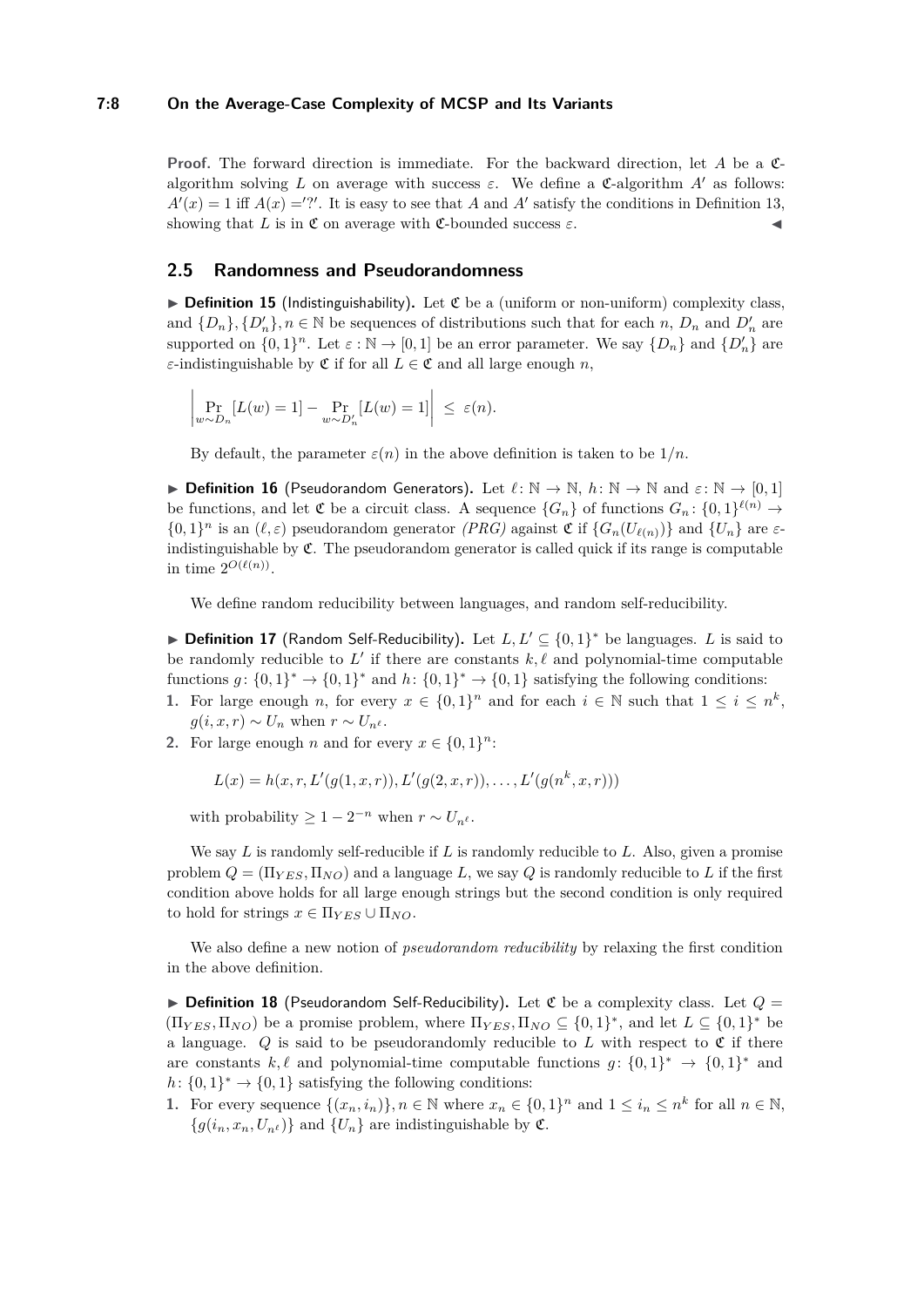**2.** For large enough *n* and for every  $x \in (\Pi_{YES} \cup \Pi_{NO}) \cap \{0,1\}^n$ :

$$
L(x) = h(x, r, L(g(1, x, r)), L(g(2, x, r)), \dots, L(g(n^k, x, r)))
$$

with probability  $\geq 1 - 2^{-n}$  when  $r \sim U_{n^{\ell}}$ .

 $Q$  is said to be pseudorandomly self-reducible with respect to  $\mathfrak C$  if there is a language  $L$ consistent with *Q* such that *Q* is pseudorandomly reducible to *L* with respect to  $\mathfrak{C}$ .

<span id="page-8-1"></span>**► Definition 19** (Pseudorandom Functions). Let  $s : \mathbb{N} \to \mathbb{N}$  be a size function, and let  $\mathfrak{C}$  be a complexity class. A pseudo-random function generator (PRFG) with seed length  $\ell$  against  $\mathfrak{C}$  is a sequence of functions  $\{F_n\}$ ,  $F_n: \{0,1\}^{\ell(n)} \to \{0,1\}^{2^n}$  such that the function  $G_n(z, i)$ giving the *i*'th bit of  $F_n(z)$  is computable in time poly(*n*), and the distributions  $F_n(U_{\ell(n)})$ and  $U_{2^n}$  are  $1/2^n$  -indistinguishable by  $\mathfrak{C}$ .

We note that the definition of pseudorandom functions given here is somewhat different from the standard notion [\[16\]](#page-18-11), where the distinguisher circuit only gets oracle access to the function it is trying to distinguish from random. Our notion is stronger, and more relevant to the current setting. As shown by [\[30\]](#page-19-3), the construction of [\[16\]](#page-18-11) gives pseudorandom functions according to Definition [19,](#page-8-1) under the assumption that exponentially hard one-way functions exist. We now define this concept.

I **Definition 20** (Exponentially Hard One-way Functions)**.** A sequence {*fn*}*, n* ∈ N of functions, where  $f_n: \{0,1\}^n \to \{0,1\}^n$  is said to be a exponentially hard one-way function if  $\{f_n\}$ is polynomial-time computable, and there is a constant  $\varepsilon > 0$  such that for any sequence  ${C_n}$  of circuits, where  $C_n$  has size at most  $2^{n^{\varepsilon}}$  for large enough *n*,  $Pr_{y \sim U_n}(f_n(C_n(f_n(y)))$  $f_n(y)$ )  $\lt 1/2^{n^{\varepsilon}}$ .

<span id="page-8-2"></span>▶ Theorem 21 (PRFG from One-Way Functions; Goldwasser-Goldreich-Micali [\[16\]](#page-18-11)). *If exponentially hard one-way functions exist, then there is a PRFG with seed length* poly(*n*) *against* SIZE(poly)*.*

In a seminal result with significant implications for the provability of circuit lower bounds, Razborov and Rudich [\[30\]](#page-19-3) showed that the existence of pseudorandom functions is incompatible with the existence of natural properties.

▶ Theorem 22 (Ruling out Natural Properties using Pseudorandom Function [\[30\]](#page-19-3)). *If exponentially hard one-way functions exist, then there are no* SIZE(poly)*-natural properties useful against* SIZE(poly)*.*

## <span id="page-8-0"></span>**3 Pseudorandom Self-Reducibility for MCSP**

<span id="page-8-3"></span>**► Theorem 23.** Suppose exponentially hard one-way functions exist. Let  $s : \mathbb{N} \to \mathbb{N}$  be a size *bound such that*  $s(n) = n^{\omega(1)}$ . Then there is a constant  $c > 0$  such that  $MCSP[s + n^c, s - n^c]$ *is pseudorandomly self-reducible with respect to* SIZE(poly)*.*

**Proof.** Suppose that exponentially hard one-way functions exist. By Theorem [21,](#page-8-2) there is a PRFG  ${F_n}$  with seed length poly(*n*) against SIZE(poly). Let *c* be a constant such that the function  $G_n$  corresponding to  $F_n$  in Definition [19](#page-8-1) is computable in time  $n^d$  for some constant  $d < c$ , and hence by Boolean circuits of size  $\langle n^c \rangle$  using the standard simulation of deterministic time by circuit size. We show that there is a pseudorandom reduction from  $MCSP[s + n^c, s - n^c]$  to  $MCSP[s]$ . As the language  $MCSP[s]$  is consistent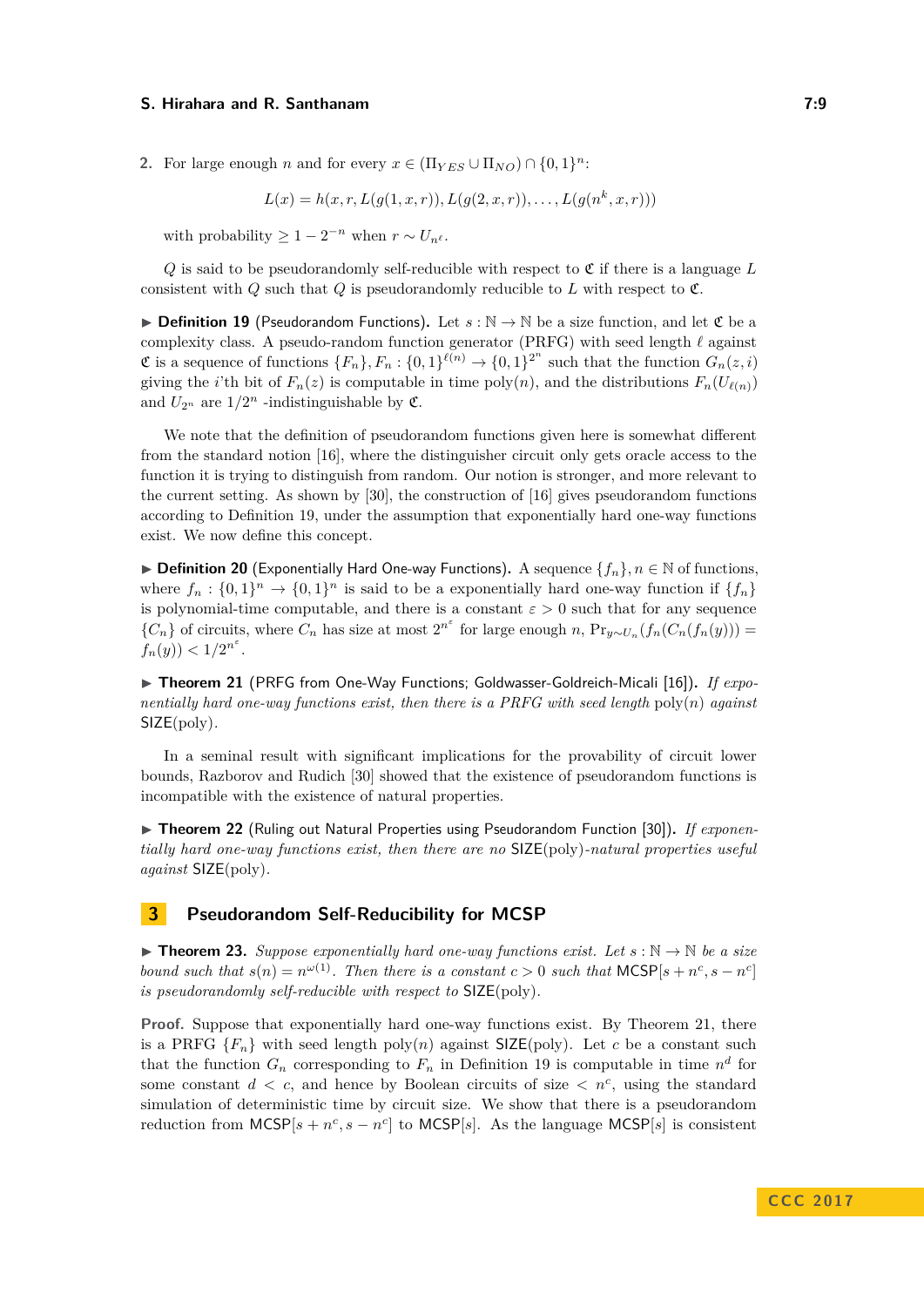#### **7:10 On the Average-Case Complexity of MCSP and Its Variants**

with the promise problem  $MCSP[s + n^c, s - n^c]$ , this yields a pseudorandom self-reduction for  $MCSP[s + n^c, s - n^c]$ .

The idea is that the pseudorandom self-reduction is a 1-query reduction which uses its randomness to generate a function pseudorandomly and then XORs the pseudorandom function with the input truth table. It is not hard to see that the output of this process is still pseudorandom; however, the circuit size of the Boolean function corresponding to the output differs from the circuit size of the function corresponding to the input by at most *n c* .

We define functions *g* and *h* which define a pseudorandom reduction by Definition [18.](#page-7-0) We choose the constant *k* to be 0, i.e., this is a pseudorandom reduction which makes just 1 query. Hence we can assume that *g* has just 2 parameters *y* and *r*. Let  $y \in \{0,1\}^N$  be an input, where  $N = 2^n$ . This is the only case we need to argue about – when N is not a power of 2, we can define  $g(y, r)$  to be a uniformly random string of length *N*, and  $h(y, r, b) = b$  for any *y* of length *N*, random string *r* and bit *b*; then, the conditions of Definition [18](#page-7-0) are satisfied, as no strings of length *N* are YES instances of either the promise problem  $MCSP[s + n^c, s - n^c]$ or the language MCSP[s]. In what follows, we assume  $N = 2^n$ .

The pseudorandom reduction uses a random string *r* of length  $\ell(n)$ , where  $\ell$  is the seed length for the PRFG given by Theorem [21](#page-8-2) against  $SIZE(poly)$ . We define  $g(y, r) = y \oplus F_n(r)$ . As in the previous paragraph, we define  $h(y, r, b) = b$  for any *y* of length *N*, random string *r* of length  $\ell(n)$  and bit *b*.

We argue that this is indeed a valid pseudorandom reduction from  $MCSP[s + n^c, s - n^c]$  to MCSP[s] for any size function  $s(n) = n^{\omega(1)}$ . First we need to show that for any sequence  $\{y_N\}$ of inputs, where  $|y_N| = N$ ,  $g(y_N, U_{\ell(n)})$  and  $U_N$  are  $1/N$ -indistinguishable by  $\text{SIZE}(\text{poly})$ . Suppose, to the contrary, that there is a sequence of circuits  $\{C_N\}$  1/*N*-distinguishing the two distributions, where the size of  $C_N$  is poly $(n)$ . Consider the sequence of circuits  $\{C'_N\}$ , where  $C'_N(z) = C_N(z \oplus y_N)$  for any input *z* of length *N*. The circuits  $\{C'_N\}$  are also of size poly(*N*), and it is easy to see that they  $1/2^n$ -distinguish the distributions  $F_n(U_{\ell(n)})$  and  $U_N$ , using the fact that  $N = 2^n$ . But this is a contradiction to the assumption that  $\{F_n\}$  is a PRFG against SIZE(poly).

Next, we need to show that for any *y* of length *N*, if *y* is a YES instance of  $MCSP[s+n^c, s-\alpha]$  $n^c$ , then  $h(y, r, \text{MCSP}[s](g(y, r))) = 1$  with probability at least  $1 - 2^{-n}$  over the choice of *r*, and similarly, if *y* is a NO instance of  $MCSP[s + n^c, s - n^c]$ , then  $h(y, r, MCSP[s](g(y, r))) = 0$ with probability at least  $1-2^{-n}$  over the choice of *r*. In the former case, we have that  $fn(y)$  has circuit complexity at most  $s - n^c$ , as *y* is a YES instance. Hence for any  $r, f' = \text{fn}(y \oplus F_n(r))$ has circuit complexity at most  $s$ , since the function  $G_n$  corresponding to  $F_n$  is computable by circuits of size less than  $n^c$  by assumption, for any *r*. Therefore  $MCSP[s](g(y, r))$  $MCSP[s](\text{tt}(f')) = 1$  with probability 1 over *r*, and hence  $h(y, r, MCSP[s](g(y, r))) = 1$  with probability 1 over *r*, as *h* just outputs its last parameter. A completely analogous argument establishes the claim for an arbitrary NO instance.

<span id="page-9-0"></span> $\triangleright$  **Theorem 24.** Let  $\mathfrak{B}$  and  $\mathfrak{C}$  be complexity classes such that  $\mathfrak{C}$  contains BPP and is closed *under probabilistic polynomial-time disjunctive truth-table reductions, and let*  $s : \mathbb{N} \to \mathbb{N}$  *be a size function.* Let  $\varepsilon : \mathbb{N} \to [0,1]$  be a success parameter such that  $\varepsilon \geq 2/N$ *. Suppose there is a pseudorandom function generator against*  $\mathfrak{B}$ *. There is a constant*  $c > 0$  *such that if* MCSP[*s*] *is in*  $\mathfrak{C}$  *on average with*  $\mathfrak{B}\text{-}bounded$  *success*  $\varepsilon$ *, then*  $MCSP[s + n^c, s - n^c]$  *is in*  $\mathfrak{C}$ *.* 

**Proof.** By assumption, there is a pseudorandom function generator  $\{F_n\}$  against  $\mathfrak{B}$ ; without loss of generality, the sequence of functions  ${G_n}$  corresponding to this generator is computable in size  $\lt n^c$  for some constant *c*. Let *A* be the *C*-algorithm solving MCSP[*s*] on average, and let  $A'$  be the  $\mathfrak{B}$ -algorithm bounding the error set of  $A$ . As in the proof of Theorem [23,](#page-8-3) there is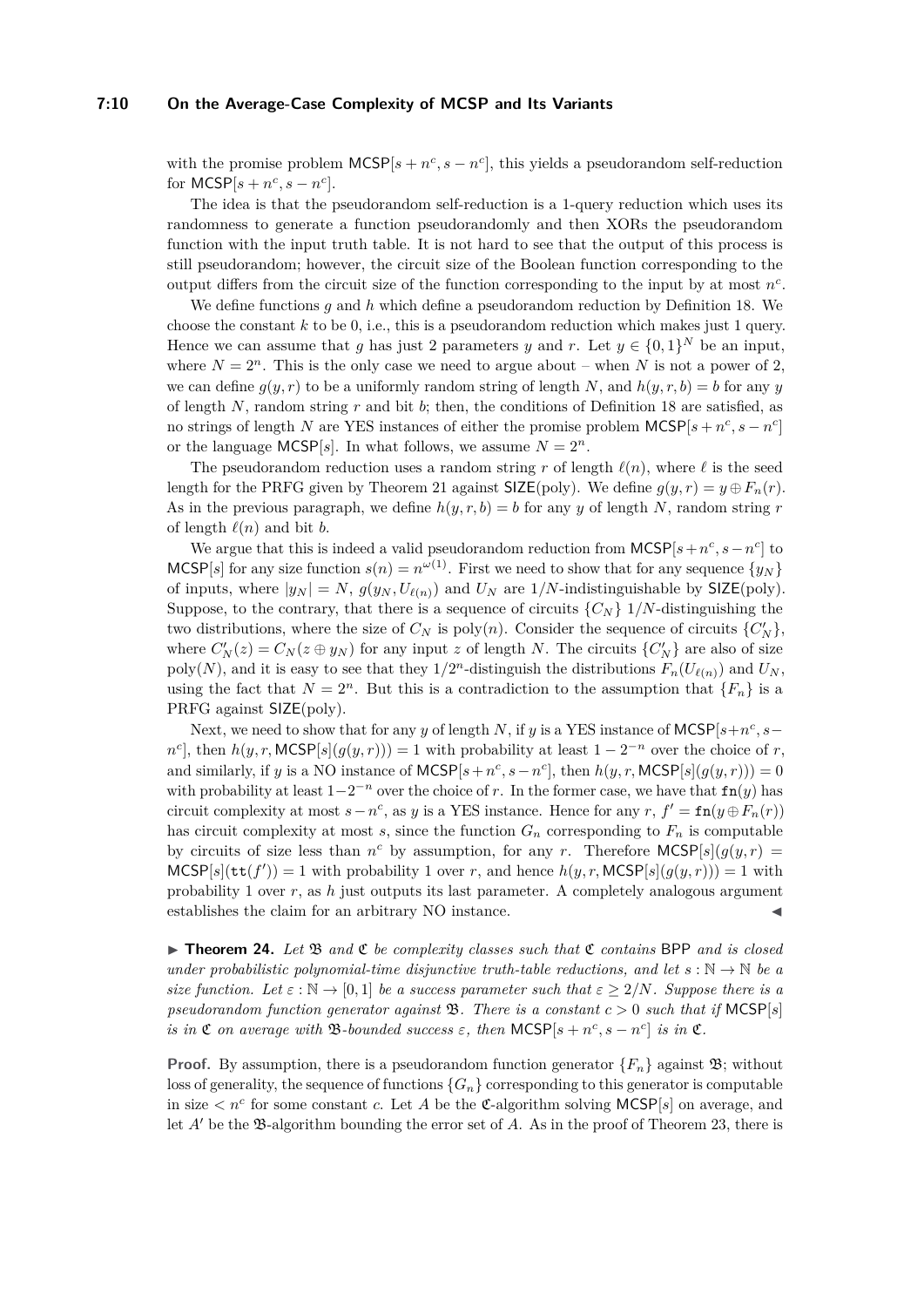a pseudorandom reduction from  $MCSP[s + n^c, s - n^c]$  to  $MCSP[s]$  given by  $g(y, r) = y \oplus F_n(r)$ and  $h(y, r, b) = b$ , where  $|y| = 2<sup>n</sup>$ . The key idea is that because  $\{F_n\}$  is pseudorandom against  $\mathfrak{B}, A'$  cannot distinguish the output of the pseudorandom reduction from a purely random string of the same length, and this means that with noticeable probability, the output of the reduction must fall outside the error set. More precisely, let  $S_N$  be the set of *N*-bit inputs on which *A*<sup> $\prime$ </sup> outputs 0, i.e.,  $S_N$  does not intersect the error set. The density of  $S_N$  is at least  $\varepsilon$ , and this means that the probability that the output of the pseudorandom reduction is in  $S_N$  is at least  $\varepsilon - 1/N \ge 1/N$  by assumption on  $\varepsilon$ , for if not,  $D(z) = A'(y \oplus z)$  would 1*/N*-distinguish *U<sup>N</sup>* from the distribution given by the pseudorandom function generator. By running the reduction *O*(*N*) times independently, and each time simulating *A* on the output and outputting the answer if it is not '?', we get a  $\mathfrak{C}\text{-algorithm}$  for MCSP, using the  $\blacksquare$  assumed closure properties of  $\mathfrak{C}$ .

<span id="page-10-0"></span>**► Corollary 25.** Suppose exponentially hard one-way functions exist. Let  $s : \mathbb{N} \to \mathbb{N}$  be a size *function such that*  $s(n) = n^{\omega(1)}$ *. There is a constant c such that if* MCSP[*s*] *is feasibly on average in* SZK, then  $MCSP[s + n^c, s - n^c]$  *is in* SZK.

Corollary [25](#page-10-0) follows from Theorem [24](#page-9-0) by using Theorem [21](#page-8-2) and the fact that SZK is known to be closed under disjunctive truth-table reductions.

## **4 De Morgan Formula Lower Bounds for MCSP**

In this section, we will prove an unconditional formula lower bound for computing MCSP.

<span id="page-10-3"></span>**Find 76.** MCSP[s] *requires a de Morgan formula of size*  $n^{2-O(1/\sqrt{\log n})}$  *for*  $s(n) =$  $n^{1/2}\sqrt{\log n}$ .

Throughout this section, Γ denotes the shrinkage exponent (i.e.  $\Gamma = 2$  [\[17\]](#page-18-12)). For a Boolean function  $f$ ,  $L(f)$  denotes the minimum size of a de Morgan formula that computes  $f$ . We say that a random restriction  $\rho: [n] \to \{0, 1, *\}$  is *p*-regular if  $\Pr[\rho(x_i) = *] = p$  for any  $i \in [n]$ .

#### **4.1 A Review of Impagliazzo, Meka and Zuckerman [\[20\]](#page-18-7)**

The proof is based on the results by Impagliazzo, Meka and Zuckerman [\[20\]](#page-18-7), which show that a pseudorandom restriction is enough to shrink de Morgan formulas:

<span id="page-10-2"></span>**Example 27** (Impagliazzo, Meka and Zuckerman [\[20\]](#page-18-7)). Let  $f: \{0,1\}^n \rightarrow \{0,1\}$  and  $p^{\Gamma}L(f) \ge$ 1*.* Let  $\mathcal{R}_{p,l}$  be a distribution of *p*-regular *l-wise random restrictions. Then,*  $\mathbb{E}_{\rho \sim \mathcal{R}_{p,l}}[L(f)]$  ≤  $O(p^{\Gamma}L(f))$  *for*  $l := p^{-\Gamma}$ *.* 

**Proof Sketch (based on [\[25\]](#page-19-7)).** The idea is to decompose the formula of size L(*f*) into the small subformulas of size at most  $l := p^{-\Gamma}$ , which enables us to argue that each subformula shrinks under *l*-wise random restriction. Specifically, by using the fact that a tree of leaf size *s* can be decomposed into two trees each of which is of size between *s/*3 and 2*s/*3 (as in the proof of Spira's theorem [\[33\]](#page-19-8)), we can decompose a de Morgan formula computing *f* into subformulas  $g_1, \ldots, g_m$  such that  $l/6 \leq L(g_i) \leq l$  for each  $i \in [m]$ . Note that  $m \leq \frac{6L(f)}{l}$ . The variables of these subformulas consist of, in addition to the original variables of *f*, special variables<sup>[1](#page-10-1)</sup> which refer to the other subtrees. Thus, we have  $L(f|_{\rho}) \leq \sum_{i=1}^{m} L(g_i|_{\rho'})$  for any

<span id="page-10-1"></span><sup>&</sup>lt;sup>1</sup> In this proof, we do not count the number of special variables in the size  $L(g_i)$  of subformulas.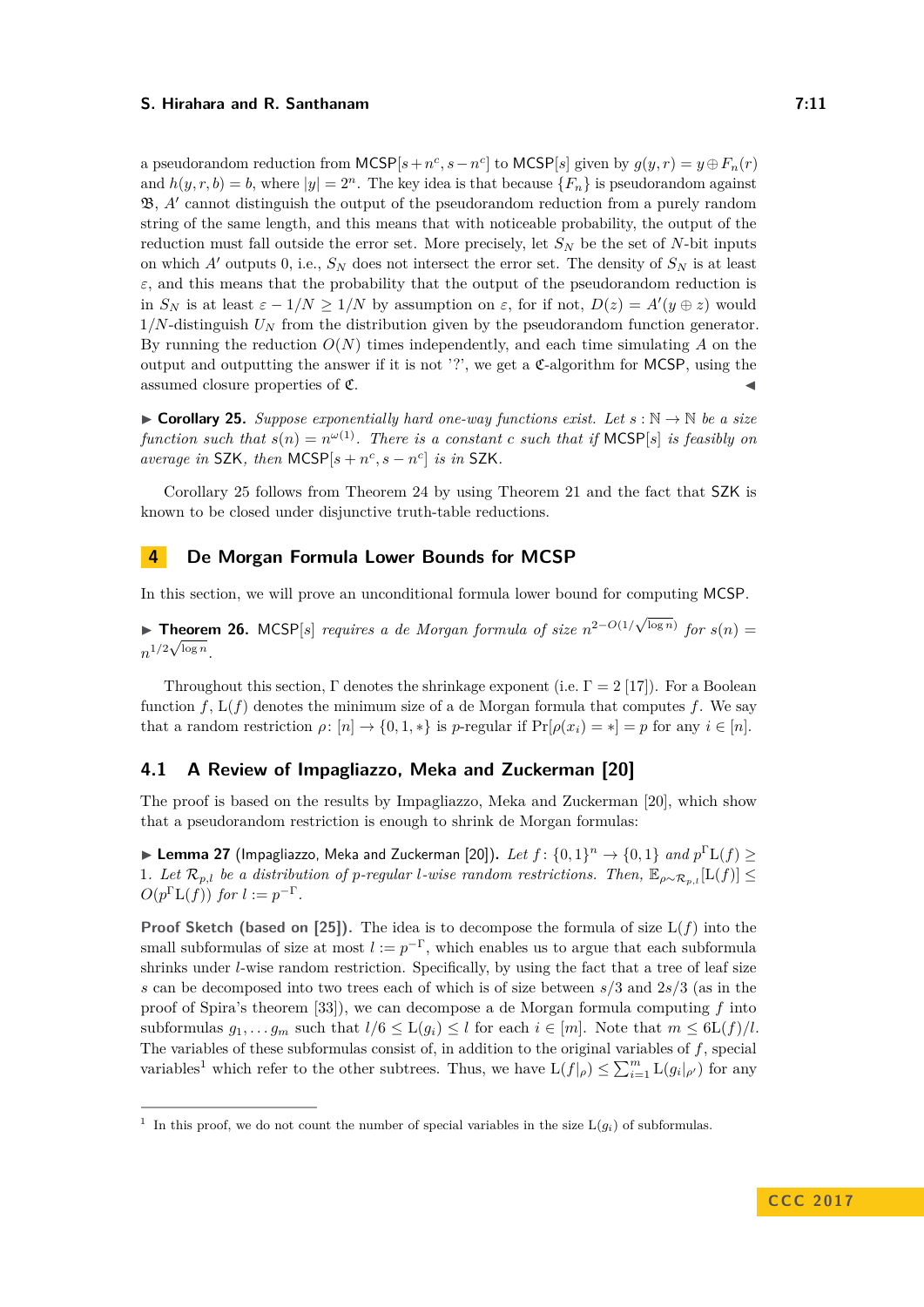#### **7:12 On the Average-Case Complexity of MCSP and Its Variants**

restriction  $\rho$ , where  $\rho'$  denotes the restriction such that  $\rho'(x_i) = *$  if  $x_i$  is a special variable and  $\rho'(x_i) = \rho(x_i)$  otherwise. Furthermore, by some appropriate conversion, we may assume that each  $q_i$  has at most two special variables.

From now on the goal is, instead of upper bounding  $\mathbb{E}_{\rho \sim \mathcal{R}_{p,l}}[L(f|\rho)],$  to bound  $\mathbb{E}_{\rho\sim\mathcal{R}_{p,l}}[L(g_i|_{\rho'})]$ . By using a formula for computing the addressing function, we have  $L(g_i|_{\rho'}) \leq \sum_{\sigma \in \{0,1\}^S} (L(g_i|_{\sigma \rho'}) + |S|)$ , where *S* denotes the set of special variables in  $g_i$  and  $\sigma$  denotes an arbitrary assignment to special variables. Once the special variables are removed from  $q_i$  by applying a restriction  $\sigma$ , it holds that

$$
\mathop{\mathbb{E}}_{\rho \sim \mathcal{R}_{p,l}}[L(g_i|_{\sigma \rho'})] = \mathop{\mathbb{E}}_{\rho \sim \mathcal{R}_{p,\infty}}[L(g_i|_{\sigma \rho'})] \leq p^{\Gamma} L(g_i),
$$

where the first equality holds because  $g_i|_{\sigma}$  depends on at most *l* variables and the second equality holds because of the definition of the shrinkage exponent. To summarize,

$$
\mathbb{E}_{\rho \sim \mathcal{R}_{p,l}}[\mathcal{L}(f|_{\rho})] \leq \sum_{i=1}^{m} \mathbb{E}_{\rho \sim \mathcal{R}_{p,l}}[\mathcal{L}(g_{i}|_{\rho'})]
$$
\n
$$
\leq \sum_{i=1}^{m} \sum_{\sigma \in \{0,1\}^{S}} \left( \mathbb{E}[\mathcal{L}(g_{i}|_{\sigma \rho'})] + |S| \right)
$$
\n
$$
\leq \sum_{i=1}^{m} 4 \left( p^{\Gamma} \mathcal{L}(g_{i}) + 2 \right)
$$
\n
$$
\leq m \cdot 4(p^{\Gamma} l + 2)
$$
\n
$$
\leq m \cdot 4(p^{\Gamma} l + 2p^{\Gamma} l) \qquad \text{(since } l \geq p^{-\Gamma})
$$
\n
$$
= 12p^{\Gamma} ml
$$
\n
$$
\leq 72p^{\Gamma} \mathcal{L}(f) \qquad \text{(since } m \leq 6\mathcal{L}(f)/l).
$$

In the standard situation, we set  $p = n^{-\Omega(1)}$ , and hence we require as large independence as  $n^{\Omega(1)}$ -wise in the previous lemma. However, we can significantly reduce the number of random bits needed to generate pseudorandom restrictions by composing  $l = 2^{O(\sqrt{\log n})}$ -wise independent random restriction  $r = O(\sqrt{\log n})$  times:

<span id="page-11-0"></span>**Figure 128** (Impagliazzo, Meka and Zuckerman [\[20\]](#page-18-7)). Let  $f: \{0,1\}^n \rightarrow \{0,1\}$  and  $p^{\Gamma}L(f) \geq 1$ *. Let*  $q = p^{1/r}$  *for some nonnegative integer*  $r \geq 1$ *. Let*  $\mathcal{R}_{p,l}^{r}$  *be a distribution of the composition of r independent q-regular l-wise random restrictions. (Hence, the composed random restriction is <i>p*-regular.) Then,  $\mathbb{E}_{\rho \sim \mathcal{R}_{p,l}^r}[\mathcal{L}(f)] \leq c^r p^{\Gamma} \mathcal{L}(f)$  *for*  $l := q^{-\Gamma}$  *and for some constant c.*

**Proof.** By induction on  $r > 1$ . Let  $c = 72$  be the universal constant in Lemma [27.](#page-10-2) The base case is exactly the same with Lemma [27.](#page-10-2) Now let us assume  $r > 1$ . Fix a composition  $\rho_0 \in \text{supp}(\mathcal{R}_{p,l}^{r-1})$  of  $r-1$  restrictions. We pick a *l*-wise independent random restriction  $\rho_1 \sim \mathcal{R}_{p,l}$ . By applying Lemma [27](#page-10-2) for  $f|_{\rho_0}$ , we obtain

$$
\mathop{\mathbb{E}}_{\rho_1 \sim \mathcal{R}_{p,l}} [L(f|_{\rho_0 \rho_1})] \leq c q^{\Gamma} L(f|_{\rho_0}).
$$

By averaging this inequality under distribution  $\rho_0 \sim \mathcal{R}_{p,l}^{r-1}$ , it holds that

$$
\mathbb{E}_{\rho \sim \mathcal{R}_{p,l}^r} [L(f)] \leq c q^{\Gamma} \mathbb{E}_{\rho_0 \sim \mathcal{R}_{p,l}^{r-1}} [L(f|_{\rho_0})]
$$
\n
$$
\leq c q^{\Gamma} \cdot c^{r-1} q^{\Gamma(r-1)} L(f)
$$
\n(by the induction hypothesis)\n
$$
= c^r p^{\Gamma} L(f).
$$

on hypothesis)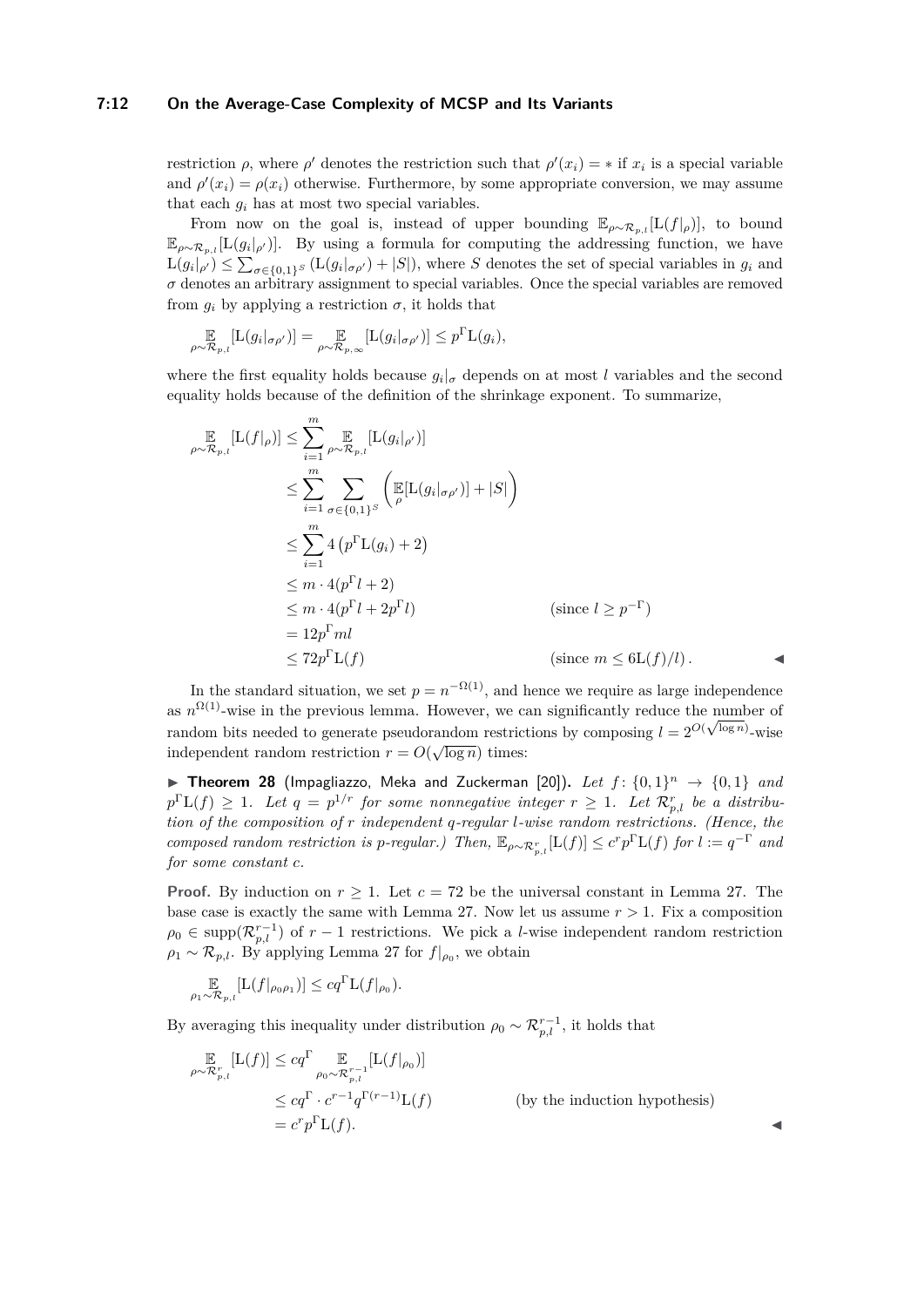## **4.2 Proof of Theorem [26](#page-10-3)**

Now we are ready to prove the unconditional formula lower bound for MCSP. First, note that a *q*-regular *l*-wise independent random restriction can be sampled by using random  $O(l \log n \log \frac{1}{q})$  bits, and that each coordinate of a random restriction can be computed in time a polynomial in the number of random bits (see [\[11\]](#page-18-13)). Hence, the output of a composition of  $r$   $q$ -regular *l*-wise independent random restrictions has circuit complexity at most  $s :=$  $poly(r, l, \log n, \log \frac{1}{q})$  when regarded as a truth table. The circuit complexity *s* is significantly smaller than the expected number  $pn$  of the unrestricted inputs under  $p$ -regular random restrictions, for some appropriate parameters. Specifically, let  $p := 2^{\sqrt{\log n}}/n$ ,  $q := p^{1/r}$ , *l* :=  $q^{-\Gamma}$  and  $r := C\sqrt{\log n}$  for some large constant *C* so that  $s = \text{poly}(r, p^{-\Gamma/r}, \log n, \log \frac{1}{p}) \le$  $2^{\frac{1}{2}\sqrt{\log n}} \ll pn$ .

By Theorem [28,](#page-11-0) we have  $\mathbb{E}_{\rho \sim \mathcal{R}_{p,l}^r}[\mathcal{L}(f|_{\rho})] \le c^r p^{\Gamma} \mathcal{L}(f)$ . Hence, the goal is to obtain a lower bound on  $\mathbb{E}_{\rho \sim \mathcal{R}_{p,l}^r} [L(f|_{\rho})]$ . We claim that a pseudorandom restriction does not shrink the formula for computing MCSP:

**Lemma 29.** Let  $\rho: [n] \to \{0, 1, *\}$  be a restriction such that  $\rho$  can be computed by a circuit *of size s*, and let  $V := \rho^{-1}(*)$ *. Then, for*  $f = \text{MCSP}[s]$ *, we have*  $L(f|_{\rho}) \geq |V| - O(s \log s)$ *.* 

**Proof.** Let  $V_0 \subset V$  be the set of variables on which  $f|_{\rho}$  does not depend. It suffices to claim that  $|V_0| = O(s \log s)$  because  $L(f|_{\rho}) \geq |V| - |V_0|$ .

Indeed, let  $\sigma: V \to \{0, 1\}$  denote an assignment for variables in *V*. For  $\sigma \equiv 0$ , the circuit size of the truth table  $\rho \circ \sigma \in \{0,1\}^n$  is at most *s*. Hence,  $\rho \circ \sigma$  is an YES instance of MCSP[*s*]. Since  $f|_{\rho}$  does not depend on  $V_0$ , any assignment  $\sigma$  such that  $V \setminus V_0 \subset \sigma^{-1}(0)$  is also an YES instance of MCSP[s]. The number of such assignments is  $2^{|V_0|}$ , whereas the number of circuits of size at most *s* is  $s^{O(s)}$ . Therefore, we have  $2^{|V_0|} \leq 2^{O(s \log s)}$  $\mathcal{L}$   $\mathcal{L}$   $\mathcal{L}$   $\mathcal{L}$   $\mathcal{L}$ 

We can easily show that  $|\rho^{-1}(*)| \geq pn/2$  with probability at least  $\frac{1}{2}$  by using pairwise independence of  $\rho$  and Chebyshev's inequality. Therefore,

$$
\mathop{\mathbb{E}}_{\rho \sim \mathcal{R}_{p,l}^r} \left[ \mathcal{L}(f|_{\rho}) \right] \ge \mathop{\mathbb{P}}_{\rho}^r \left[ |\rho^{-1}(*)| \ge \frac{pn}{2} \right] \cdot \mathop{\mathbb{E}}_{\rho \sim \mathcal{R}_{p,l}^r} \left[ \mathcal{L}(f|_{\rho}) \middle| |\rho^{-1}(*)| \ge \frac{pn}{2} \right]
$$

$$
\ge \frac{1}{2} \cdot \left( \frac{pn}{2} - O(s \log s) \right) \ge \frac{pn}{8},
$$

where the last inequality holds since  $O(s \log s) \ll pn$ . Thus,  $\frac{pn}{8} \leq \mathbb{E}_{\rho} [L(f|_{\rho})] \leq c^r p^{\Gamma} L(f)$ and hence  $L(f) \geq np^{-\Gamma+1}/8c^{-r} = n^2 \cdot 2^{-O(\sqrt{\log n})}$ .

## **5 Average-case AC<sup>0</sup> [***p***] Lower Bound of MKTP**

In this section, we show an unconditional average-case  $AC^0[p]$  circuit lower bound of MKTP. Our result improves a previous result [\[8\]](#page-18-5) showing a worst-case  $AC^0[p]$  circuit lower bound of MKTP. The whole section is devoted to proving the following result:

<span id="page-12-0"></span>**Find 10.** There exists some function  $s(n)$  such that MKTP[s] is not in AC<sup>0</sup>[p] on *average with error*  $\epsilon$ , *for any prime p and any constant*  $\epsilon \in (0,1)$ *.* 

Our proof is based on the techniques of Fefferman, Shaltiel, Umans and Viola [\[14\]](#page-18-8) They gave a pseudorandom generator against  $AC^0[p]$  that is implicitly computable (i.e. each output bit of the pseudorandom generator is easy to compute, or in other words, the KT-complexity is small). We first focus on the case when  $p \neq 2$ . In this case, we use the following pseudorandom generator *G* based on PARITY.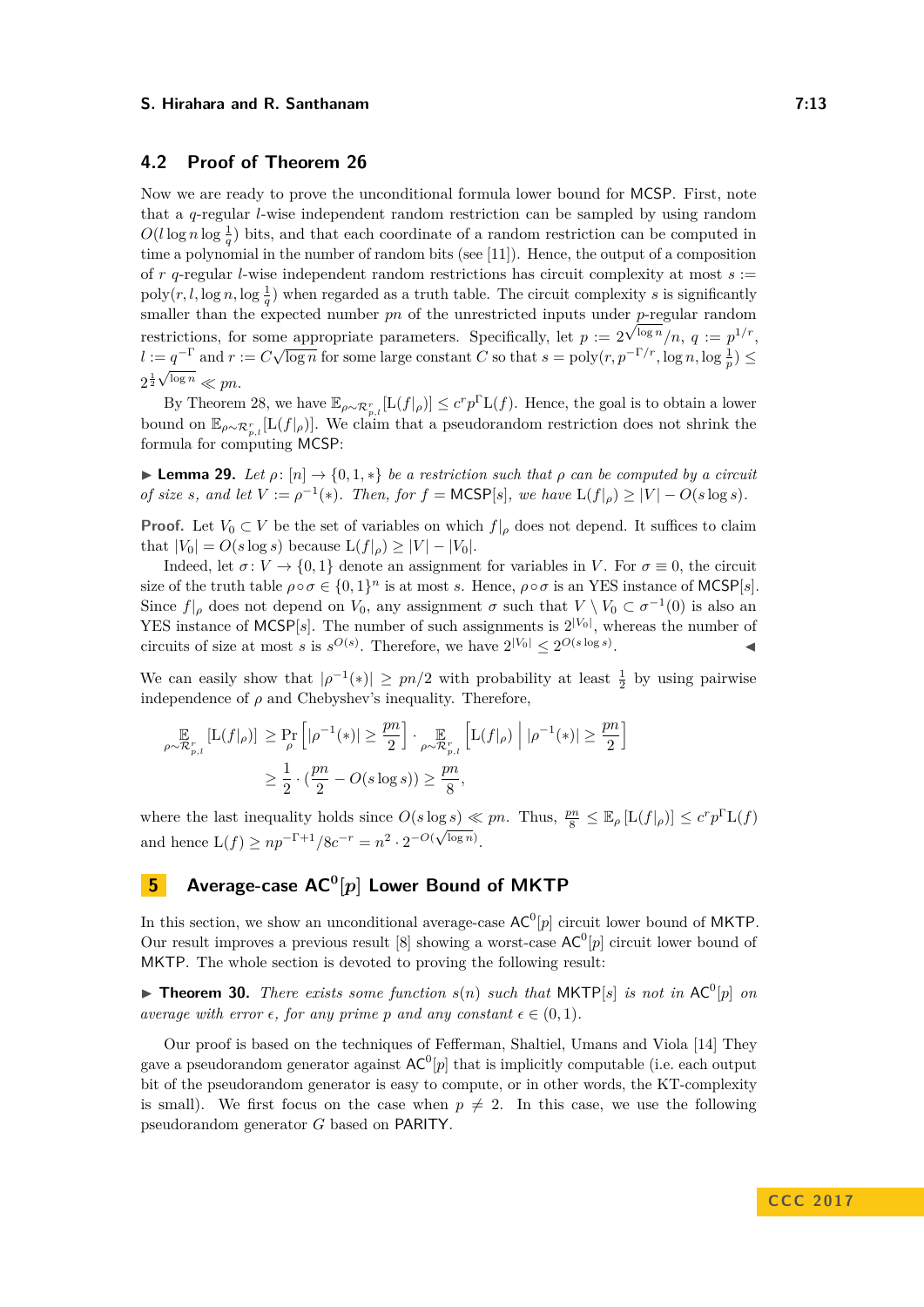$$
\blacktriangleright \text{Definition 31 ([14]). Define } G: (\{0,1\}^n)^k \to \{0,1\}^{nk+k} \text{ as}
$$

$$
G(x_1, \ldots, x_k) := x_1 \cdots x_k \cdot \text{PARITY}(x_1) \cdots \text{PARITY}(x_k)
$$

for  $(x_1, \ldots, x_k) \in (\{0, 1\}^n)^k$ .

<span id="page-13-0"></span>▶ **Lemma 32** (implicit in [\[14\]](#page-18-8)). *If there is an oracle A that distinguishes G from the uniform distribution with advantage a constant*  $\epsilon > 0$ , then there is an AC<sup>0</sup> circuit C with A-oracle *gates such that*  $C^A(x) = \text{PARITY}(x)$  *for any*  $x \in \{0, 1\}^n$ .

Proof Sketch. For completeness, we include a brief proof sketch. They showed that, by using *resamplability* of PARITY, there is an  $NC^0$  circuit  $C_0$  with one A-oracle gate such that  $\Pr_{x \sim \mathcal{U}_n}[C_0^A(x) = \text{PARITY}(x)] \ge \frac{1+\epsilon}{2}$  ([\[14,](#page-18-8) Lemma 4.5]). By using resamplability again for *t* independent choices of randomness (for some appropriately chosen *t*), we obtain circuits  $C_1^A, \ldots, C_t^A$  each of which approximates **PARITY**. Now taking the majority vote of these circuits, we can compute PARITY on all inputs. Here, the majority can be implemented by using Approximate Majority [\[1\]](#page-17-5) in  $AC^0$ , because the advantage of approximating PARITY is at least a constant  $\epsilon$ . As a result, we obtain an  $AC^0$  circuit with *A*-oracle gates that computes PARITY on all inputs  $([14, Proposition 4.21]).$  $([14, Proposition 4.21]).$  $([14, Proposition 4.21]).$ 

Therefore, it is sufficient to claim that an average-case easiness of MKTP[*s*] implies that the pseudorandom generator *G* can be broken. We first claim that the KT-complexity of any output of the pseudorandom generator *G* in Lemma [32](#page-13-0) is small.

<span id="page-13-1"></span>▶ Claim 33.  $KT(G(x_1, \ldots, x_k)) \leq nk + n \cdot \text{polylog}(n)$  *for any seed*  $(x_1, \ldots, x_k) \in (\{0, 1\}^n)^k$ .

**Proof.** We use a description  $d := (x_1, \ldots, x_k)$ . Given an index  $i \in \{1, \ldots nk + k\}$  of  $G(x_1, \ldots, x_k)$ , if  $i \leq nk$  then output the *i*th bit of the description *d*; if  $i > nk$  then compute and output PARITY( $x_{i-nk}$ ), which takes  $O(n)$  steps. A universal machine simulates this computation in time  $n \cdot \text{polylog}(n)$ .

Therefore, for  $k := n^3$ , it holds that  $KT(G(x_1, \ldots, x_k)) \leq nk + o(k)$  (and thus an MKTP oracle distinguishes *G* from the uniform distribution).

Now let us assume, towards a contradiction, that there is an  $AC^0[p]$  circuit  $A_0$  that computes  $MKTP[s]$  all but an  $\epsilon$  fraction of inputs with zero-sided error. We define another circuit *A* as  $A(x) := 1$  if  $A_0(x) = 1$  or ?; otherwise  $A(x) := 0$ . Note that *A* does not err on yes instances of MKTP[*s*]. We claim that that *A* breaks *G*.

► **Claim 34.** *Let*  $s(n) := n - \sqrt{n}$ *. The following holds.* **1.**  $Pr[A(G(\mathcal{U}_n, \ldots, \mathcal{U}_n)) = 1] = 1.$ 2.  $Pr[A(\mathcal{U}_{nk+k}) = 1] \leq \epsilon + o(1)$ .

#### **Proof.**

- **1.** By Claim [33,](#page-13-1) for any  $y = G(x_1, ..., x_k) \in \{0, 1\}^{nk+k}$ , we have  $KT(y) = nk + \tilde{O}(n) \ll$  $n^4 + n^3 - \sqrt{n^4 + n^3} = s(nk + k)$ ; hence, *y* is an yes instance of MKTP[*s*] and  $A(y) = 1$ .
- **2.** The point is that, under the uniform distribution, there are few yes instances in MKTP[*s*]. Hence, the algorithm *A* that solves  $MKTP[s]$  on a  $1 - \epsilon$  fraction of instances must have a substantial fractions of no instances on which *A* succeeds. Formally,

$$
\Pr_{x \sim \mathcal{U}_{nk+k}} [A(x) = 0] = \Pr_x [A_0(x) = 0]
$$
\n
$$
= \Pr_x [A_0(x) \neq ? \land x \notin \text{MKTP}[s]]
$$
\n
$$
\geq \Pr_x [A_0(x) \neq ?] - \Pr_x [x \in \text{MKTP}[s]]
$$
\n
$$
\geq 1 - \epsilon - 2^{-\sqrt{nk+k}}.
$$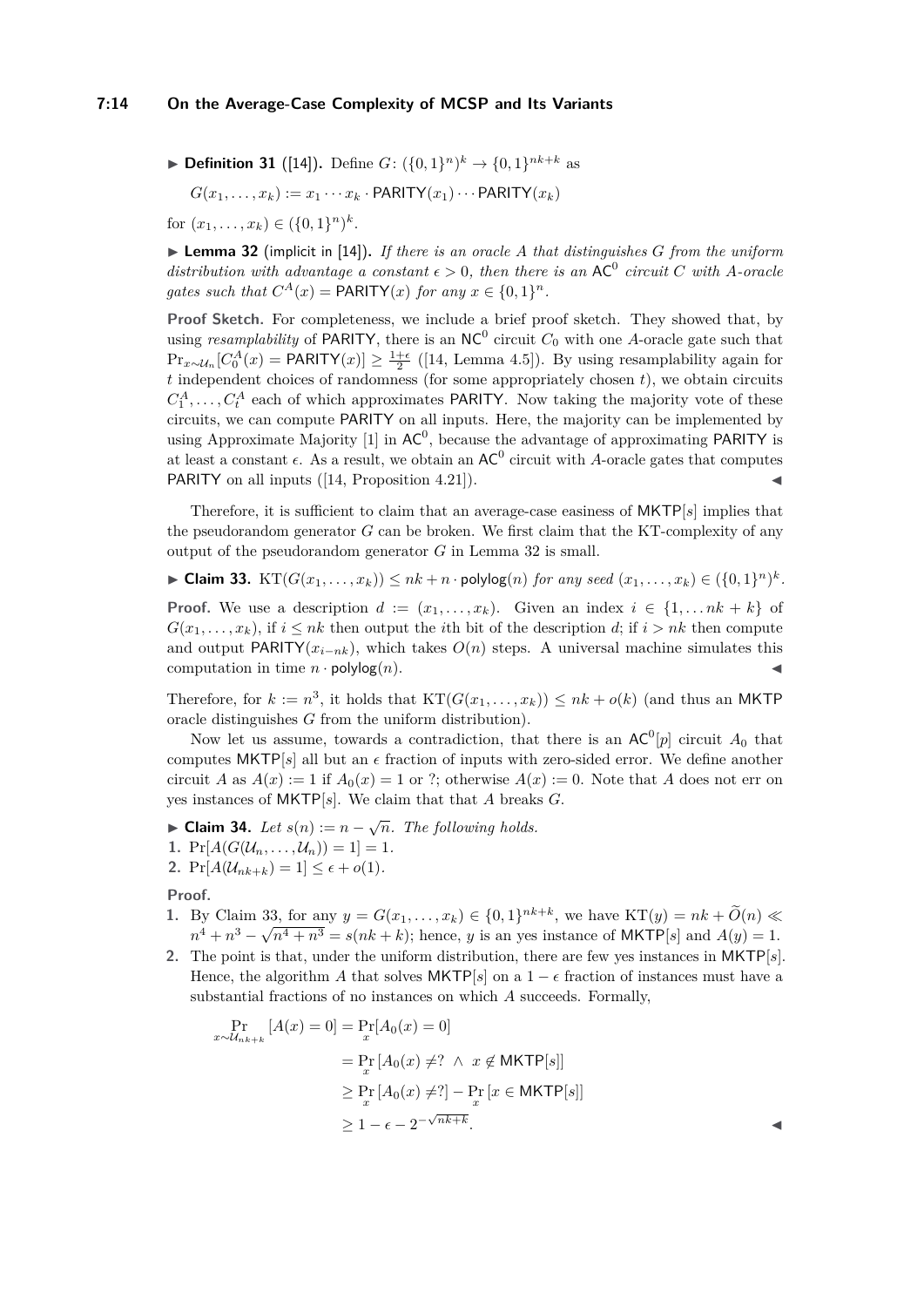In particular, *A* distinguishes the output of *G* from the uniform distribution with advantage  $1-\epsilon$  − *o*(1) ≥  $\frac{1-\epsilon}{2}$ . Now we apply Lemma [32](#page-13-0) to obtain an AC<sup>0</sup> circuit *C*<sup>*A*</sup> with *A*-oracle gates that solves PARITY. Since  $A \in AC^0[p]$ , it shows that PARITY  $\in AC^0[p]$ , which contradicts the lower bounds of Razborov-Smolensky [\[29,](#page-19-9) [32\]](#page-19-10) for odd prime *p*.

When  $p = 2$ , we use a pseudorandom generator  $G_{\text{CMD}}$  based on a problem called CMD (connectivity matrix determinant), which was introduced by Ishai and Kushilevitz [\[21,](#page-18-14) [22\]](#page-18-15). For the exact definition of  $G<sub>CMD</sub>$ , the reader is referred to [\[14\]](#page-18-8). Here we only need the following property, which easily follows from the fact that CMD is computable in polynomial time.

<span id="page-14-0"></span>▶ Fact 35 (Revised Claim [33\)](#page-13-1).  $KT(G_{\text{CMD}}(x_1, \ldots, x_k))$   $\leq nk+n^{O(1)}$  *for any seed*  $(x_1, \ldots, x_k)$   $\in$  $({0,1}^n)^k$ .

<span id="page-14-1"></span> $\triangleright$  **Lemma 36** ([\[14\]](#page-18-8)). If there is an oracle A that distinguishes  $G_{\text{CMD}}$  from the uniform *distribution with advantage a constant*  $\epsilon > 0$ , then there is an AC<sup>0</sup>[2] *circuit C* with *A*-oracle *gates such that*  $C^A(x) = \text{MAJORITY}(x)$  *for any*  $x \in \{0, 1\}^n$ .

**Proof Sketch.** The problem CMD is resamplable in  $AC^0[2]$  ([\[14\]](#page-18-8)), and hence as in Lemma [32,](#page-13-0) CMD can be solved by an  $AC^0[2]$  circuit with *A*-oracle gates. Since CMD is  $\oplus$ L-complete under NC<sup>0</sup> reductions ([\[22\]](#page-18-15)), MAJORITY can be also solved by an AC<sup>0</sup>[2] circuit with *A*-oracle  $\zeta$  gates.

Combining Fact [35](#page-14-0) and Lemma [36,](#page-14-1) we obtain an  $AC<sup>0</sup>[2]$  circuit that solves MAJORITY, which contradicts the lower bound of [\[29,](#page-19-9) [32\]](#page-19-10) for the majority function. This completes the proof of Theorem [30.](#page-12-0)

## **6 MKTP and Average-case Hardness Conjectures**

In this section, we show hardness of MKTP and MCSP under popular hypotheses on averagecase hardness of various problems.

## **6.1 Random 3SAT Hardness of MKTP**

Let us consider the distribution of a random 3CNF formula on *n* variables such that the formula is the conjunction of  $m = \Delta n$  clauses sampled from all the possible  $2^3 {n \choose 3}$  3-literal clauses independently and uniformly at random. Given such a formula, Feige's hypothesis states that there is no polynomial-time algorithm that (1) accepts every formula for which all but  $\epsilon m$  clauses are satisfiable (henceforth, call such a formula  $\epsilon$ -almost satisfiable), and (2) rejects most formulas (i.e. with probability  $\frac{1}{2}$  over the choice of a random 3CNF formula).

<span id="page-14-2"></span>**► Hypothesis 37** (Feige [\[15\]](#page-18-9)). For every fixed  $\epsilon > 0$  and sufficiently large constant  $\Delta$  (which *are independent of n), there is no polynomial time algorithm that accepts every*  $\epsilon$ -almost *satisfiable formula, and rejects most formulas.*

Note that there is a variant of the hypothesis stating that there is no polynomial time algorithm that accepts every *satisfiable* formula and rejects most formulas. This variant is stronger than Hypothesis [37](#page-14-2) and may be sensitive to minor model changes (see [\[15\]](#page-18-9) for more details). Here we refute the weaker hypothesis under MKTP oracle, and hence our result is stronger.

<span id="page-14-3"></span>► **Theorem 38.** MKTP *is random 3SAT-hard in the sense of* [\[15\]](#page-18-9). *That is, there is a polynomial-time algorithm with oracle access to* MKTP *that refutes Hypothesis [37.](#page-14-2)*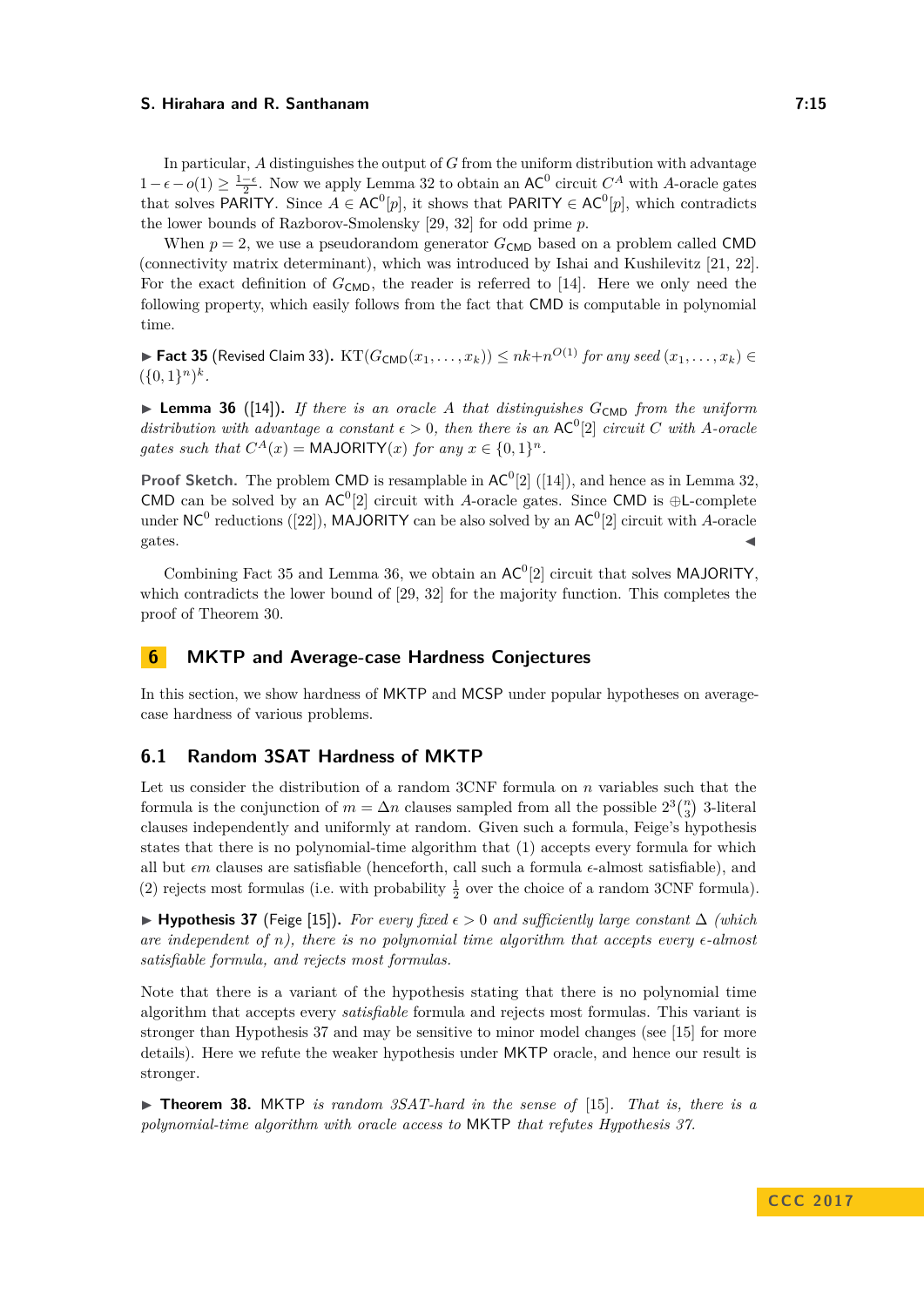#### **7:16 On the Average-Case Complexity of MCSP and Its Variants**

**Proof.** We construct a many-one reduction from random 3SAT to MKTP. The reduction is simple: given a formula  $\varphi$ , map it to  $(\varphi, \theta)$  for some threshold  $\theta$  chosen later. The idea is that any  $\epsilon$ -almost satisfiable formula is atypical, and hence it can be described efficiently given an almost satisfying assignment (i.e. the KT-complexity of any  $\epsilon$ -almost satisfiable formula is small). More specifically, given an assignment *x* that satisfies all but *m* clauses of the formula  $\varphi$ , each clause of  $\varphi$  that is satisfied by *x* has  $(2^3 - 1) {n \choose 3}$  possibilities; hence, each clause of  $\varphi$  (except for *em* clauses) is of description length at most log  $7\binom{n}{3}$ . On the other hand, random 3SAT instance are chosen from the space of cardinality  $[2^{3} \binom{n}{3}]^m$ , and thus it has KT-complexity roughly  $m \log 8{n \choose 3}$  with high probability. Hence, the MKTP oracle enables us to distinguish  $\epsilon$ -almost satisfiable formulas from random formulas, by exploiting the difference  $m \log 8{n \choose 3} - m \log 7{n \choose 3}$  in KT-complexity. Details follow.

Define  $\theta := m \log \tilde{8} \binom{n}{3} - m/20$ . We first claim that a random 3SAT formula has KTcomplexity at least  $\theta$  with high probability. Indeed, the number of strings with KT-complexity less than  $\theta$  is at most  $2^{\theta}$  by simple counting. Thus, since a random 3SAT formula  $\varphi$  is chosen uniformly at random out of the space of cardinarity  $[2^3 {n \choose 3}]^m = 2^{\theta + m/20}$ , the probability that KT( $\varphi$ ) <  $\theta$  is at most  $2^{-m/20}$ .

The rest of the proof is devoted to proving  $\epsilon$ -almost satisfiable formula is of low KTcomplexity:

#### $\blacktriangleright$  **Claim 39.** *For sufficiently small*  $\epsilon > 0$  *and any*  $\epsilon$ -*almost satisfiable formula*  $\varphi$ , KT( $\varphi$ ) < *θ*.

In order to claim that the KT-complexity of  $\varphi$  is small, we need to implement an efficient procedure that, given an index, outputs the clause of  $\varphi$  specified by the index, with random access to a description of  $\varphi$ . We will describe  $\varphi$  by using an  $\epsilon$ -almost satisfying assignment  $x \in \{0,1\}^n$ , a subset  $S \in \binom{[m]}{\leq \epsilon m}$  of clauses not satisfied by  $x$ ,  $(1-\epsilon)m \log \frac{7\binom{n}{3}}{2}$  bits to describe clauses satisfied by *x*, and  $\epsilon m \log {n \choose 3}$  bits to describe clauses not satisfied by *x*.

In order to describe each clause of  $\varphi$  efficiently (i.e. in time  $polylog(m))$ , there are two issues for which we need ideas from succinct data structures. One is an efficient representation of *S*. Information theoretically, *S* can be described in  $\log {m \choose \epsilon m} \le \epsilon m \log(em/\epsilon m) = m\epsilon \log(e/\epsilon)$  $m/100$  bits for sufficiently small  $\epsilon > 0$ . However, a naive representation of *S* may not enable us to answer a query  $i \in S$  efficiently; thus, we need the following result.

 $\blacktriangleright$  Lemma 40 (Brodnik and Munro [\[13\]](#page-18-16)). *There exists a string*  $d_S$  *of length*  $\log {m \choose \epsilon m} + o(\log {m \choose \epsilon m})$ and an algorithm that, given random access to  $d_S$  and index *i*, answers a query  $i \in S$  in time polylog(*m*)*.*

The other issue is the use of the ceiling function (c.f. [\[28,](#page-19-11) [3\]](#page-17-3)). For each clause satisfied by x, we need  $\lceil \log 7{n \choose 3} \rceil$  bits (if we represent each clause separately), which is not necessarily smaller than  $\log 8\binom{n}{3}$  bits. We thus group consecutive  $b := 11$  clauses of  $\varphi$  into one block so that each block encodes *b* clauses by using at most  $\lceil b \log 7 \binom{n}{3} \rceil$  bits. Since  $(\frac{7}{8})^b \leq \frac{1}{4}$ , we have  $\lceil b \log 7 \binom{n}{3} \rceil \leq b \log 8 \binom{n}{3} - 1$ ; thus, we can dispense with 1 bit for each block.

Hence, the KT-complexity of  $\varphi$  is

$$
KT(\varphi) \le n + \log {m \choose \epsilon m} + o\left(\log{m \choose \epsilon m}\right) + \left\lceil \frac{m}{b} \right\rceil \cdot \left\lceil b\log 7 {n \choose 3} \right\rceil + \text{polylog}(m)
$$
  

$$
\le \frac{m}{\Delta} + \frac{m}{100} + m\log 8 {n \choose 3} - \frac{m}{b} + o(m)
$$
  

$$
\le m\log 8 {n \choose 3} - \frac{m}{20} = \theta
$$

for sufficiently large  $\Delta$  and  $m$ .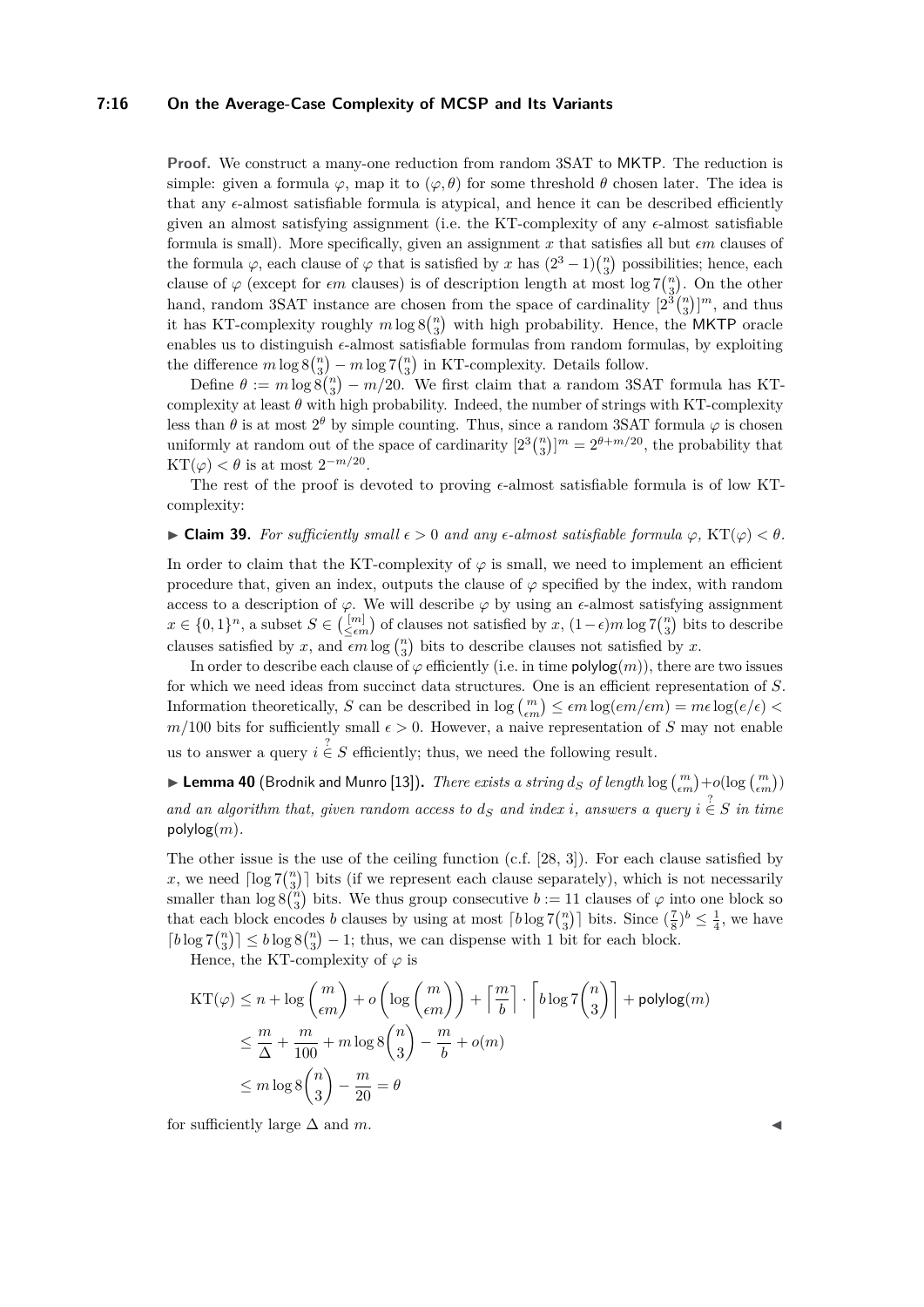Recently Ryan O'Donnell (personal communication) conjectured a co-nondeterministic version of Feige's hypothesis, i.e., that Hypothesis [37](#page-14-2) holds even with respect to conondeterministic polynomial-time algorithms. It follows from the proof of Theorem [38](#page-14-3) that MKTP is not in coNP under O'Donnell's conjecture. This is the first evidence of any kind that MCSP or MKTP is not in coNP. There has been some speculation about whether MCSP  $\in$  SZK, for example this is posed as an open problem in Allender's recent survey [\[4\]](#page-17-6).

Under a standard derandomization hypothesis, SZK ⊆ NP ∩ coNP, hence if MKTP ∈ SZK, either this hypothesis fails or O'Donnell's conjecture fails.

It should be noted that our proof does not seem to carry over to the case of MCSP. The gap between the KT-complexity of almost satisfiable formulas and random formulas is smaller than  $m = o(|\varphi|)$ , and it is not clear how to construct a small circuit which simulates the random access machine with additive overhead smaller than *m*. We leave as an open question to extend Theorem [38](#page-14-3) to the case of MCSP.

## **6.2 Hardness of MCSP under Alekhnovich's hypothesis**

While we were not able to prove that MCSP is random 3SAT-hard, we can refute a strong hypothesis about average-case complexity proposed by Alekhnovich [\[2\]](#page-17-4) under MCSP oracle. He considered a problem of solving linear equations under a certain noise *e*. Let *A* be an  $m \times n$  matrix over GF(2). Let  $D_k(A)$  be the distribution of a random vector  $Av + e$ , where *v* is a uniform sample from  $GF(2)^n$  and  $e \in GF(2)^n$  is a uniform sample from the vectors of Hamming weight *k* (i.e. the number of ones in *e* is *k*). Alekhnovich conjectured that there is a matrix such that it is infeasible to distinguish  $D_k(A)$  from  $D_{k+1}(A)$  efficiently.

<span id="page-16-0"></span> $\blacktriangleright$  **Hypothesis 41** (Alekhnovich [\[2,](#page-17-4) Conjecture 4.5]). *For every*  $m(n) = \Theta(n)$ , there exists *a family of*  $m(n) \times n$  *matrices*  $\{A_n\}_{n \in \mathbb{N}}$  *such that, for every function*  $k(n)$  *which satisfies*  $n^{\epsilon} < k(n) < n^{1-\epsilon}$  for some constant  $\epsilon > 0$ , for every efficient algorithm M, the success *probability*

$$
|\Pr[M(D_k(A_n)) = 1] - \Pr[M(D_{k+1}(A_n)) = 1]|
$$

*is negligible.*

▶ **Theorem 42.** *There is a polynomial-time algorithm with oracle access to* MCSP *that refutes Hypothesis [41.](#page-16-0)*

**Proof Sketch.** Alekhnovich showed that Hypothesis [41](#page-16-0) implies the existence of a cryptographic pseudorandom generator ([\[2,](#page-17-4) Lemma 4.14]). Now we can construct a pseudorandom function generator as in [\[16\]](#page-18-11), based on Hypothesis [41.](#page-16-0) On the other hand, an MCSP oracle can distinguish the output distribution of the pseudorandom function generator from the uniform distribution (see, e.g., [\[5\]](#page-17-0)). Hence, there is an efficient algorithm that refutes Hypothesis [41](#page-16-0) with oracle access to MCSP.

## **6.3 Planted Clique Hardness of MKTP**

Now we move on to planted clique conjectures [\[23,](#page-18-10) [26\]](#page-19-5).

Let  $G(n, \frac{1}{2})$  denote the distribution of an *n*-vertex graph whose edges are placed with probability  $\frac{1}{2}$  independently (i.e. an Erdős-Rényi random graph). Let  $G(n, \frac{1}{2}, k)$  be the distribution of a random graph such that a graph is chosen from  $G(n, \frac{1}{2})$  and then a clique of size *k* is randomly placed in the graph. The decision version of planted clique conjectures states that there is no polynomial time algorithm that distinguishes  $G(n, \frac{1}{2}, k)$  from  $G(n, \frac{1}{2})$ .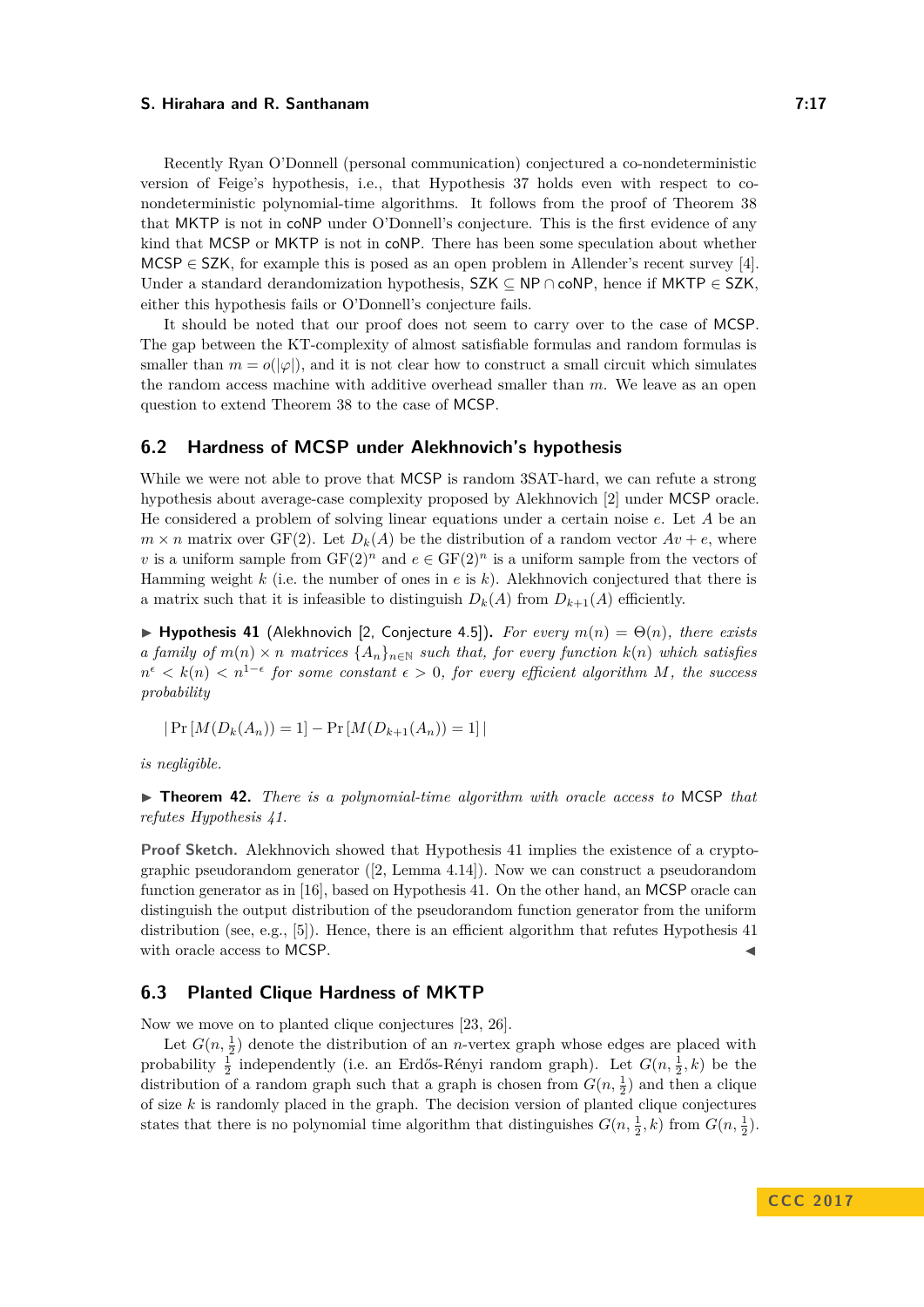#### **7:18 On the Average-Case Complexity of MCSP and Its Variants**

On average, there is a clique of size  $2 \log n$  on  $G(n, \frac{1}{2})$ , and thus there is a quasipolynomialtime algorithm for solving the planted clique problem by a brute force search. We show that there is a polynomial-time algorithm with oracle access to MKTP that solves the planted clique problem.

**► Theorem 43.** For any  $k >$  polylog(n), there is a polynomial-time algorithm with oracle *access to* MKTP *that accepts every graph chosen from*  $G(n, \frac{1}{2}, k)$ *, and rejects most random graphs chosen from*  $G(n, \frac{1}{2})$ *.* 

**Proof.** The idea is the same with the proof of random 3SAT-hardness. As a many-one reduction from the planted clique problem to MKTP, given a random graph *G*, we map *G* to  $(G, \theta)$  for a certain parameter  $\theta$ .

We first claim that the KT-complexity of most random graphs *G* chosen from  $G(n, \frac{1}{2})$  is large. Indeed, the graph is chosen uniformly at random from the space of cardinarity  $2^{n \choose 2}$ ; thus, the probability that  $KT(G)$  is less than  $\binom{n}{2} - k$  is at most  $2^{-k} = 1/n^{\omega(1)}$ , which is negligible. Define  $\theta := \binom{n}{2} - k$ .

Next, we claim that the KT-complexity of any graph *G* with *k*-clique is less than *θ*. For this purpose, we present an efficient algorithm that, on input a pair  $(v, w)$  of vertices and random access to a description, outputs whether *G* has an edge between *v* and *w*. Let *S* be a *k*-clique of *G*. The description for *G* consists of the clique *S* (which is encoded in  $k \log n$  bits as the sorted list of vertices in *S*), and the adjacency matrix of *G* except for edges connecting vertices in *S* (which can be encoded in  $\binom{n}{2} - \binom{k}{2}$  bits). The algorithm for describing *G* is as follows: Given the description and a pair  $(v, w)$ , we first check whether  $v \in S$  and  $w \in S$  by a binary search. If *v* and *w* are in *S*, then we claim that there is an edge (since *S* is a clique). Otherwise, we compute an index of the description of an adjacency matrix to which  $(v, w)$ corresponds (which can be done in  $polylog(n)$  time), and then output the corresponding bit of the description.

The length of the description is roughly  $k \log n + \binom{n}{2} - \binom{k}{2} \ll \theta$ , and the time it takes to describe each bit of *G* is at most  $\text{polylog}(n)$ . Hence,  $\text{KT}(G) < \theta$  for any *G* with a *k*-clique.

#### **References**

- <span id="page-17-5"></span>**1** Miklós Ajtai and Michael Ben-Or. A theorem on probabilistic constant depth computations. In *Proceedings of the 16th Annual ACM Symposium on Theory of Computing (STOC)*, pages 471–474, 1984. [doi:10.1145/800057.808715](http://dx.doi.org/10.1145/800057.808715).
- <span id="page-17-4"></span>**2** Michael Alekhnovich. More on average case vs approximation complexity. *Computational Complexity*, 20(4):755–786, 2011. [doi:10.1007/s00037-011-0029-x](http://dx.doi.org/10.1007/s00037-011-0029-x).
- <span id="page-17-3"></span>**3** E. Allender, Joshua Grochow, and Cristopher Moore. Graph isomorphism and circuit size. Technical Report TR15-162, Electronic Colloquium on Computational Complexity, 2015.
- <span id="page-17-6"></span>**4** Eric Allender. The complexity of complexity. In *Computability and Complexity – Essays Dedicated to Rodney G. Downey on the Occasion of His 60th Birthday*, pages 79–94, 2017. [doi:10.1007/978-3-319-50062-1\\_6](http://dx.doi.org/10.1007/978-3-319-50062-1_6).
- <span id="page-17-0"></span>**5** Eric Allender, Harry Buhrman, Michal Koucký, Dieter van Melkebeek, and Detlef Ronneburger. Power from random strings. *SIAM J. Comput.*, 35(6):1467–1493, 2006. [doi:](http://dx.doi.org/10.1137/050628994) [10.1137/050628994](http://dx.doi.org/10.1137/050628994).
- <span id="page-17-2"></span>**6** Eric Allender and Bireswar Das. Zero knowledge and circuit minimization. In *Symposium on Mathematical Foundations of Computer Science* (MFCS), pages 25–32, 2014. [doi:10.](http://dx.doi.org/10.1007/978-3-662-44465-8_3) [1007/978-3-662-44465-8\\_3](http://dx.doi.org/10.1007/978-3-662-44465-8_3).
- <span id="page-17-1"></span>**7** Eric Allender, Lisa Hellerstein, Paul McCabe, Toniann Pitassi, and Michael E. Saks. Minimizing disjunctive normal form formulas and AC<sup>0</sup> circuits given a truth table. *SIAM J. Comput.*, 38(1):63–84, 2008. [doi:10.1137/060664537](http://dx.doi.org/10.1137/060664537).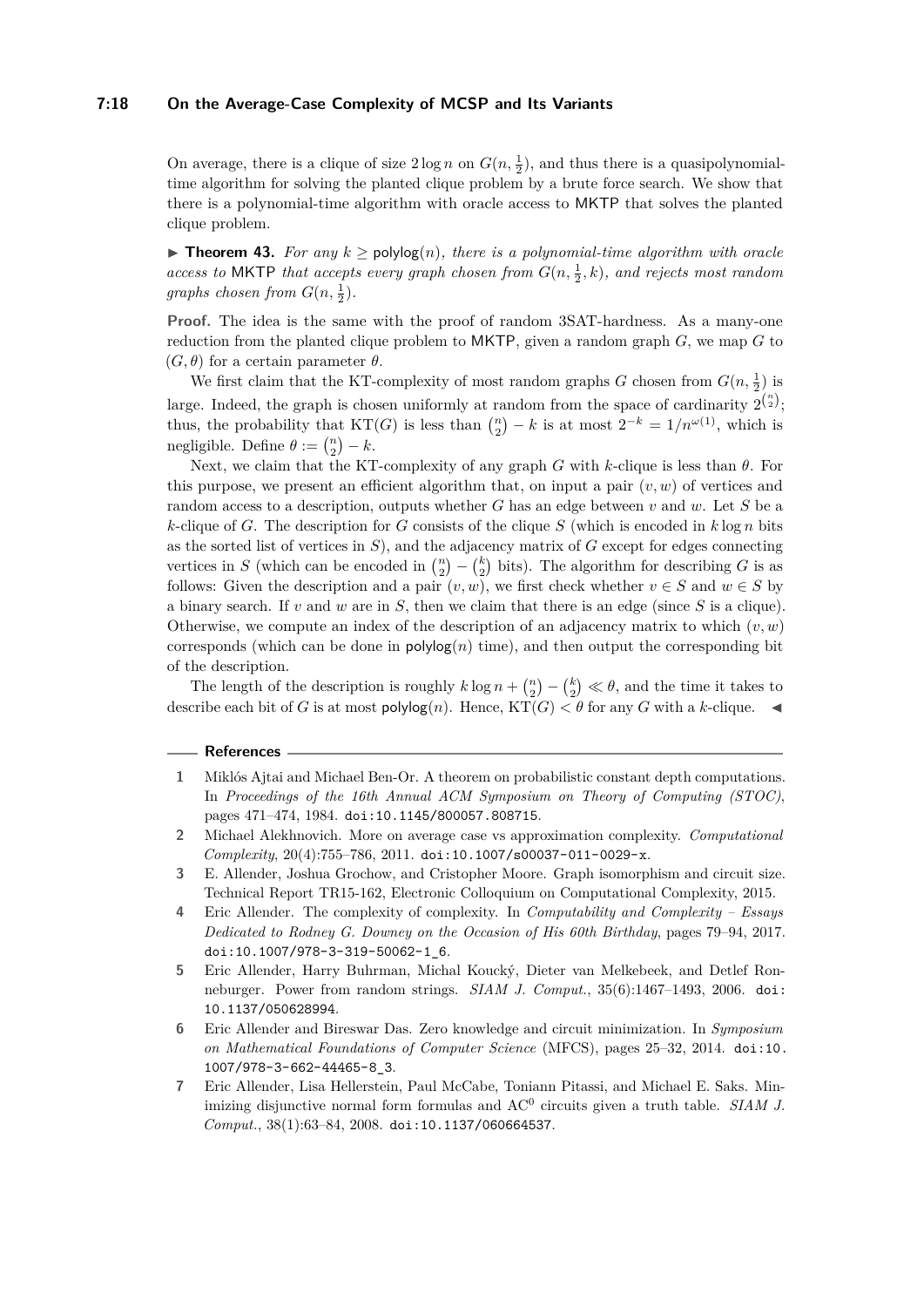- <span id="page-18-5"></span>**8** Eric Allender and Shuichi Hirahara. New insights on the (non)-hardness of circuit minimization and related problems. *Electronic Colloquium on Computational Complexity (ECCC)*, 24:73, 2017. URL: <https://eccc.weizmann.ac.il/report/2017/073>.
- <span id="page-18-2"></span>**9** Eric Allender, Dhiraj Holden, and Valentine Kabanets. The minimum oracle circuit size problem. In *Symposium on Theoretical Aspects of Computer Science* (STACS), volume 30 of *LIPIcs*, pages 21–33, 2015. [doi:10.4230/LIPIcs.STACS.2015.21](http://dx.doi.org/10.4230/LIPIcs.STACS.2015.21).
- <span id="page-18-1"></span>**10** Eric Allender, Michael Koucky, Detlef Ronneburger, and Sambuddha Roy. The pervasive reach of resource-bounded kolmogorov complexity in computational complexity theory. *Journal of Computer and System Sciences*, 77:14–40, 2010.
- <span id="page-18-13"></span>**11** Noga Alon, László Babai, and Alon Itai. A fast and simple randomized parallel algorithm for the maximal independent set problem. *J. Algorithms*, 7(4):567–583, 1986. [doi:10.](http://dx.doi.org/10.1016/0196-6774(86)90019-2) [1016/0196-6774\(86\)90019-2](http://dx.doi.org/10.1016/0196-6774(86)90019-2).
- <span id="page-18-6"></span>**12** Andrej Bogdanov and Luca Trevisan. On worst-case to average-case reductions for NP problems. *SIAM Journal on Computing*, 36(4):1119–1159, 2006.
- <span id="page-18-16"></span>**13** Andrej Brodnik and J. Ian Munro. Membership in constant time and almost-minimum space. *SIAM J. Comput.*, 28(5):1627–1640, 1999. [doi:10.1137/S0097539795294165](http://dx.doi.org/10.1137/S0097539795294165).
- <span id="page-18-8"></span>**14** Bill Fefferman, Ronen Shaltiel, Christopher Umans, and Emanuele Viola. On beating the hybrid argument. *Theory of Computing*, 9:809–843, 2013. [doi:10.4086/toc.2013.](http://dx.doi.org/10.4086/toc.2013.v009a026) [v009a026](http://dx.doi.org/10.4086/toc.2013.v009a026).
- <span id="page-18-9"></span>**15** Uriel Feige. Relations between average case complexity and approximation complexity. In *Proceedings on 34th Annual ACM Symposium on Theory of Computing (STOC)*, pages 534–543, 2002. [doi:10.1145/509907.509985](http://dx.doi.org/10.1145/509907.509985).
- <span id="page-18-11"></span>**16** Oded Goldreich, Shafi Goldwasser, and Silvio Micali. How to construct random functions. *J. ACM*, 33(4):792–807, 1986. [doi:10.1145/6490.6503](http://dx.doi.org/10.1145/6490.6503).
- <span id="page-18-12"></span>**17** Johan Håstad. The shrinkage exponent of de morgan formulas is 2. *SIAM J. Comput.*, 27(1):48–64, 1998. [doi:10.1137/S0097539794261556](http://dx.doi.org/10.1137/S0097539794261556).
- <span id="page-18-4"></span>**18** Shuichi Hirahara and Osamu Watanabe. Limits of minimum circuit size problem as oracle. In *Conference on Computational Complexity* (CCC), volume 50 of *LIPIcs*, pages 18:1–18:20, 2016. [doi:10.4230/LIPIcs.CCC.2016.18](http://dx.doi.org/10.4230/LIPIcs.CCC.2016.18).
- <span id="page-18-3"></span>**19** John M. Hitchcock and Aduri Pavan. On the NP-completeness of the minimum circuit size problem. In *Conference on Foundation of Software Technology and Theoretical Computer Science* (FSTTCS), volume 45 of *LIPIcs*, pages 236–245, 2015. [doi:10.4230/LIPIcs.](http://dx.doi.org/10.4230/LIPIcs.FSTTCS.2015.236) [FSTTCS.2015.236](http://dx.doi.org/10.4230/LIPIcs.FSTTCS.2015.236).
- <span id="page-18-7"></span>**20** Russell Impagliazzo, Raghu Meka, and David Zuckerman. Pseudorandomness from shrinkage. In *Proceedings of the 53rd Annual IEEE Symposium on Foundations of Computer Science (FOCS)*, pages 111–119, 2012. [doi:10.1109/FOCS.2012.78](http://dx.doi.org/10.1109/FOCS.2012.78).
- <span id="page-18-14"></span>**21** Yuval Ishai and Eyal Kushilevitz. Randomizing polynomials: A new representation with applications to round-efficient secure computation. In *Proceedings of the 41st Annual Symposium on Foundations of Computer Science (FOCS)*, pages 294–304, 2000. [doi:10.1109/SFCS.2000.892118](http://dx.doi.org/10.1109/SFCS.2000.892118).
- <span id="page-18-15"></span>**22** Yuval Ishai and Eyal Kushilevitz. Perfect constant-round secure computation via perfect randomizing polynomials. In *Proceedings of Automata, Languages and Programming, 29th International Colloquium (ICALP)*, pages 244–256, 2002. [doi:10.1007/3-540-45465-9\\_](http://dx.doi.org/10.1007/3-540-45465-9_22) [22](http://dx.doi.org/10.1007/3-540-45465-9_22).
- <span id="page-18-10"></span>**23** Mark Jerrum. Large cliques elude the metropolis process. *Random Structures and Algorithms*, 3:347–359, 1992.
- <span id="page-18-0"></span>**24** Valentine Kabanets and Jin-Yi Cai. Circuit minimization problem. In *Symposium on Theory of Computing* (STOC), pages 73–79, 2000. [doi:10.1145/335305.335314](http://dx.doi.org/10.1145/335305.335314).